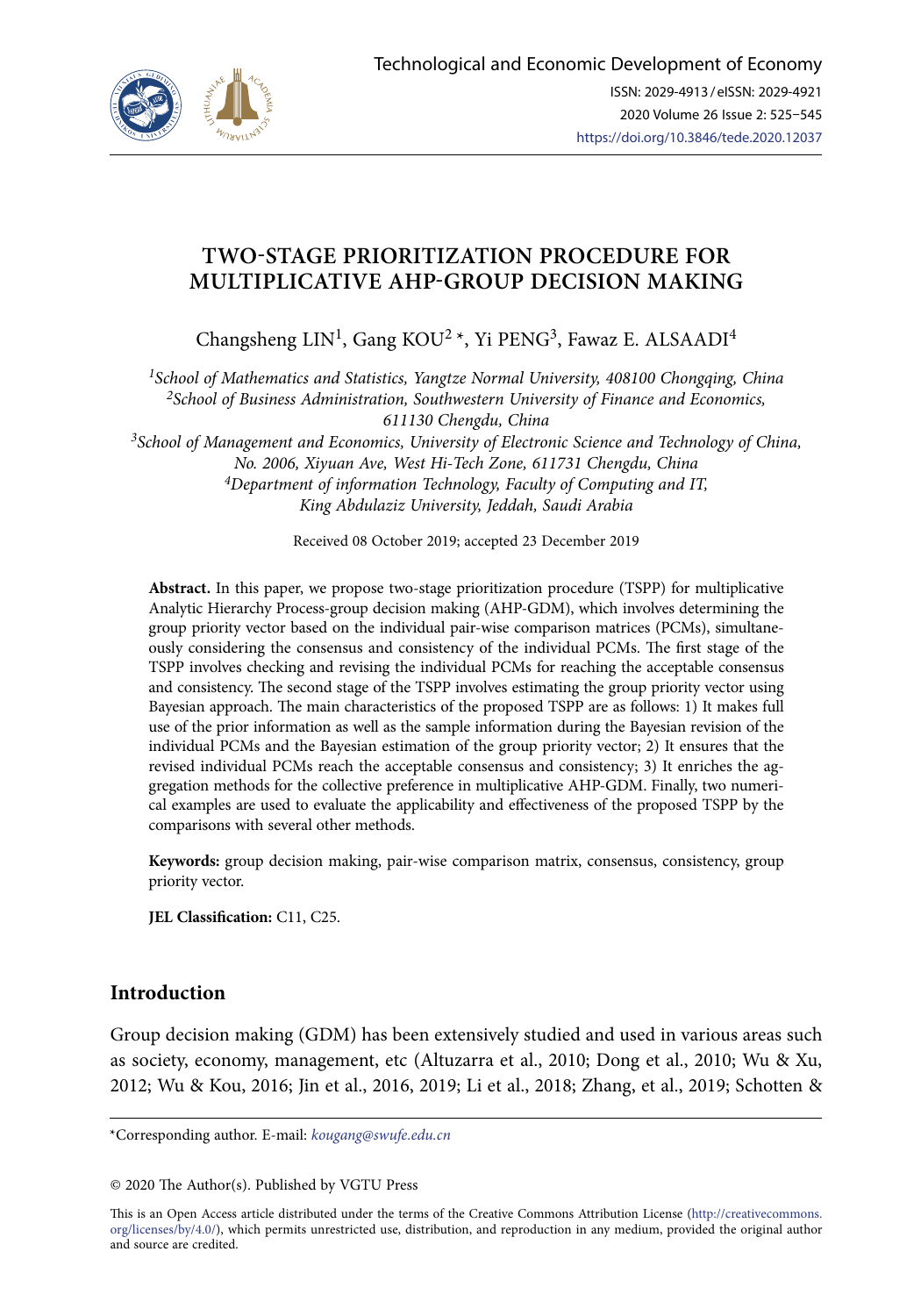Morais, 2019). Generally, GDM aims to determine the collective preference by aggregating the individual preferences, and then select the available alternative among alternatives. In GDM, decision makers often need to provide their preferences over a set of alternatives or criteria by pair-wise comparison matrices (PCMs). The PCMs provided by decision makers are expressed by different preference structures such as multiplicative preference relation, intuitionistic fuzzy preference relation and hesitant fuzzy linguistic preference relation (Li et al., 2017; Liu et al., 2019; Wu et al., 2019).

Analytic Hierarchy Process (AHP) (Saaty, 1977) is converted to the multiplicative structure that is referred to as multiplicative AHP (Barzilai et al., 1987; Honert, 1998). Multiplicative AHP-GDM is one of the most important multi-criteria decision making (MCDM) (Kou et al., 2012, 2014, 2016, 2019) methods solving GDM-related problems. In multiplicative AHP-GDM, there are two traditional aggregation methods to determine the group priority vector: aggregation of the individual judgments (AIJ) and aggregation of the individual priorities (AIP) (Ramanathan & Ganesh, 1994; Forman & Peniwati, 1998). However, AIJ and AIP are sometimes less reliable during multiplicative AHP-GDM when some individual PCMs have not the acceptable consensus or consistency. Thus, it is necessary that the individual PCMs have the acceptable consensus and consistency in multiplicative AHP-GDM. In fact, consensus means the unanimous and complete agreements regarding the collective preference while consistency avoids the self-contradictions in the preference relationships. Recently, some developments have been reported recently regarding the consensus and consistency of the individual PCMs in multiplicative AHP-GDM (Altuzarra et al., 2010; B. Srdjevic & Z. Srdjevic, 2013; Lin & Kou, 2015; Li et al., 2017). However, lots of previous studies have tended to focus on either the consistency or the consensus for the individual PCMs. For example, Altuzarra et al. (2007) assumed that the group consensus exists among decision makers and then investigated the consistency of the individual PCMs and the group priority vector. Some researchers have investigated ways of measuring the consensus as well as the consensus-reaching process (Dong et al., 2010; Altuzarra et al., 2010; Wu & Xu, 2012; Dong & Saaty, 2014). Nevertheless, few researchers simultaneously considered the consensus and the consistency for the individual PCMs. In this study, we attempt to take into account the consensus as well as the consistency for the individual PCMs.

In multiplicative AHP, the judgments in the individual PCMs structured on one to nine scales are not almost precise owing to the complexity and the uncertainty involved in realworld decision making (Jong, 1984; Hahn, 2003; Dong et al., 2016). Thus, the judgments in the PCM may be assumed to be random variables with continuous distributions (Honert, 1998; Basak, 1998, 2001; Altuzarra et al., 2007; Barfod et al., 2016), such as Uniform distribution (Hauser & Tadikamalla, 1996), Gamma distribution (Vargas, 1982), Lognormal distribution (Basak, 1990; Escobar & Moreno-Jimenez, 2000), Normal distribution (Abdullah et al., 2017), Cauchy distribution (Lipovetsky & Tishler, 1999) and Beta distribution (Jalao et al., 2014), etc. Decision makers have prior opinions concerning the judgments in the individual PCMs. From a Bayesian statistics viewpoint, the final opinions of decision makers may be synthesized from the posterior distribution updating their prior opinions. In multiplicative AHP, Bayesian approach provides a natural framework for both parameter inference and model selection (Bernardo & Smith, 1994). For example, Basak (1998) calculated the poste-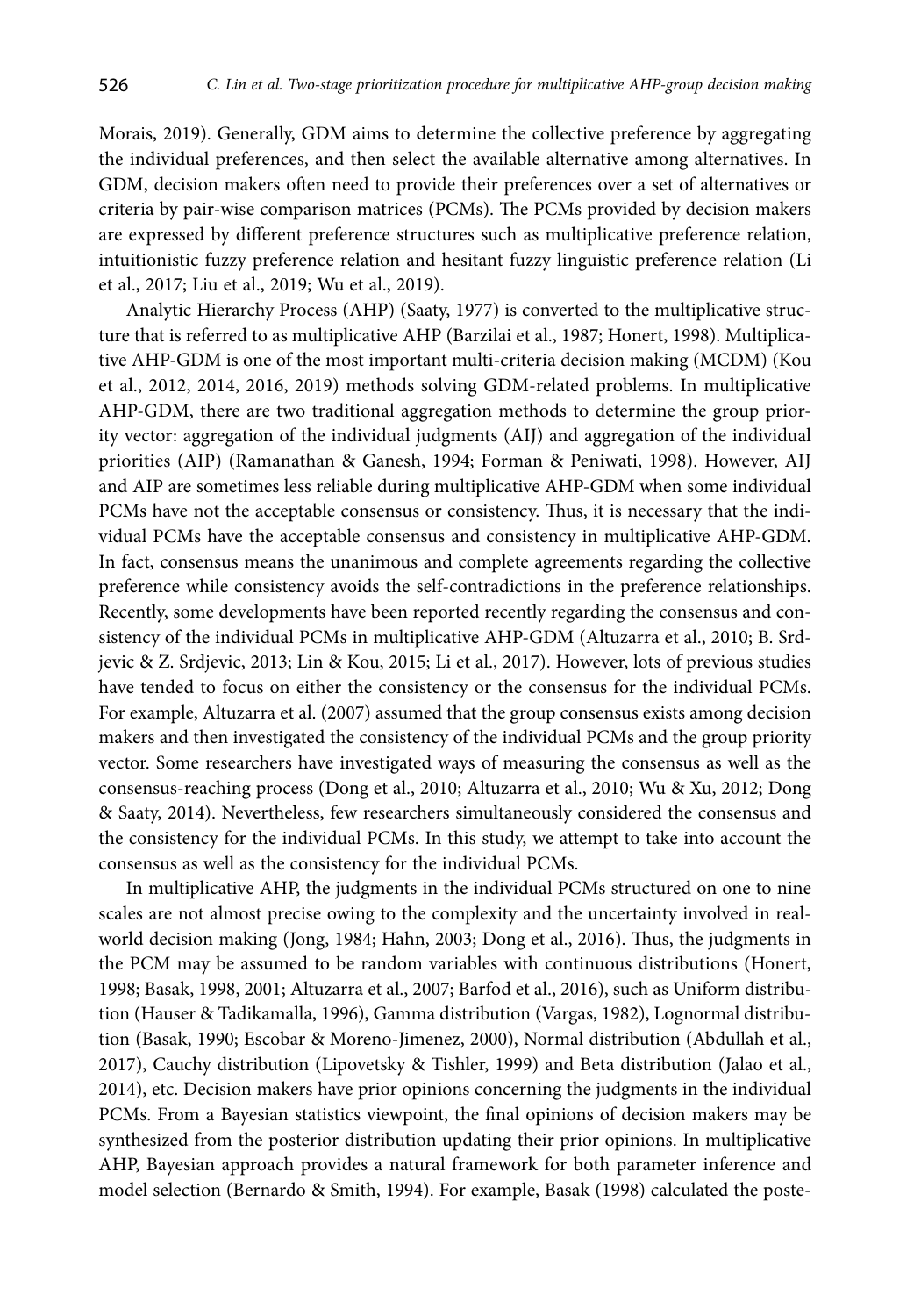rior distributions of the judgments in the individual PCMs; Gargallo et al. (2007) proposed a Bayesian procedure for the group priorities; Altuzarra et al. (2007) developed a Bayesian prioritization procedure (BPP) for the group priorities; Hughes (2009) revised the consistent probabilities using Bayesian method in AHP; Altuzarra et al. (2010) determined the consensus of the individual PCMs using Bayesian approach in multiplicative AHP-GDM; Lin & Kou (2015) revised the individual PCMs by Bayesian approach in multiplicative AHP-GDM.

As mentioned above, the individual PCMs should reach the acceptable consensus and consistency before determining the group priority vector. The judgments in the individual PCMs can be treated effectively using Bayesian approach. We propose two-stage prioritization procedure (TSPP) for determining the group priority vector, simultaneously considering the consensus and the consistency of the individual PCMs in multiplicative AHP-GDM. The first stage of the TSPP is to check the consensus and the consistency for the individual PCMs and subsequently revise the individual PCMs without the acceptable consensus and consistency. The second stage of the TSPP is to estimate the group priority vector using Bayesian approach.

The rest of this paper is structured as follows. Section 1 provides a review of the preliminary information, including prioritization methods, measure indices and criteria, definitions, and theorems used. Section 2 describes the TSPP for determining the group priority vector. In Section 3, the applicability and effectiveness of the TSPP are evaluated using two numerical examples, and its performance is compared with those of several other methods. Last Section lists the conclusions of the study along with the future research trends.

### **1. Preliminary**

#### **1.1. Prioritization methods**

In multiplicative AHP, there exist two popular prioritization methods to derive the priority vector from a PCM: Eigenvector method (EM) and Logarithmic least squares method (LLSM), which are described below:

Suppose that  $A = (a_{ij})_{n \times n}$  is a PCM, and that  $v = (v_1, v_2, \dots, v_n)'$  is the priority vector derived from the PCM by certain prioritization method.

#### **Eigenvector method (EM)** (Saaty, 1980)

The desired priority vector  $v = (v_1, v_2, \dots, v_n)'$  is obtained by solving the linear system:  $Av = \lambda v$ , where  $\lambda$  is the principal eigenvalue of *A*.

### **Logarithmic least squares method (LLSM)** (Crawford & Williams, 1985)

The desired priority vector  $v = (v_1, v_2, \dots, v_n)'$  is formulated as a multiplicative, normalizing, and constrained optimization problem:

$$
Min \sum_{i=1}^{n} \sum_{j=1}^{n} (\ln a_{ij} - \ln v_i + \ln v_j)^2
$$
.

Note that the effects of EM and LSSM with respect to multiplicative AHP are very similar (Dong et al., 2008).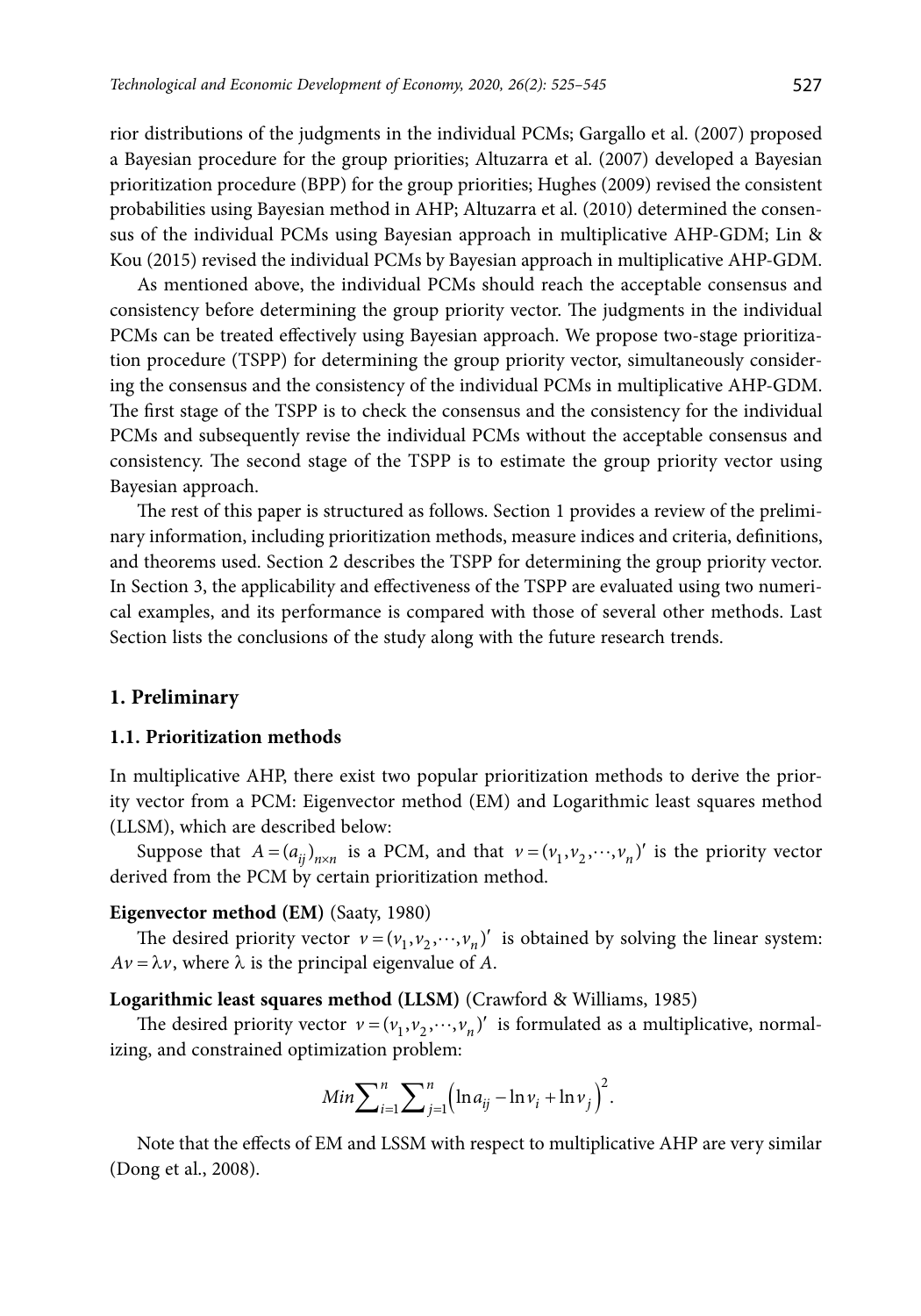#### **1.2. Measure indices and criteria**

In order to check whether a PCM has the acceptable consensus and consistency, several measure indices and criteria (Consistency ratio (CR), Opening coefficient (OC), Geometric cardinal consensus index (GCCI) and Geometric ordinal consensus index (GOCI)) are introduced below:

#### **Consistency ratio (CR)** (Saaty, 1980)

CR measures the consistency level of a PCM, which is denoted by

$$
CR = (\lambda - n) / RI(n-1),
$$

where  $\lambda$  and *n* are the principal eigenvalue and the order of the PCM, respectively, and *RI* is the random consistency index (see Saaty, 1980). The threshold of CR is 0.1 (Saaty, 1980). If  $CR = 0$ , the PCM has the perfect consistency; If  $0 < CR < 0.1$ , the PCM has the acceptable consistency; Otherwise, the PCM should be revised until CR < 0.1.

# **Opening coefficient (OC)** (Altuzarra et al., 2007)

The OC is used to find the judgments that disagree with the preference structure preferred by the other decision makers, which is denoted by

$$
OC_{ij} = Max\{a_{ij}^{(k)}\} / Min\{a_{ij}^{(k)}\} (i, j = 1, 2, \cdots, n),
$$
  

$$
k \in \{1, 2, \cdots, r\} / k \in \{1, 2, \cdots, r\}
$$

where  $A^{(k)} = (a_{ii}^{(k)})_{n \times n}$  is the *kth* individual PCM. We employ OC as a consensus tool to find the judgments breaking the consensus in the individual PCMs. These found judgments should be revised for reaching the acceptable consensus.

# **Geometric cardinal consensus index (GCCI)** (Dong et al., 2010)

The consensus degree is measured based on the distance between the individual preference values and the collective preference values (Ben-Arieh & Easton, 2007). Dong et al. (2010) defined GCCI to measures the cardinal consensus degree of the individual PCMs in multiplicative AHP-GDM. GCCI is denoted by

$$
GCCI(A^{(k)}) = \frac{2}{n(n-1)} \sum_{i < j} [\ln(a_{ij}^{(k)}) - \ln(v_i^G) + \ln(v_j^G)]^2 \quad (k = 1, 2, \cdots, r),
$$

where  $A^{(k)} = (a_{ij}^{(k)})_{n \times n}$  are the individual PCMs, and  $v^G = (v_1^G, v_2^G, \dots, v_n^G)'$  is the group priority vector.

# **Geometric ordinal consensus index (GOCI)** (Dong et al., 2010)

The consensus degree is measured by comparing the positions of the alternatives between two preference vectors (Herrera-Viedma et al., 2002). Dong et al. (2010) defined GOCI measures the ordinal consensus degree of the individual PCMs in multiplicative AHP-GDM. GOCI is denoted by

$$
GOCI(A^{(k)}) = \frac{1}{n} \sum_{i=1}^{n} \left| v_i^{(k)} - v_i^G \right| (k = 1, 2, \cdots, r),
$$

where  $v_i^{(k)}$  and  $v_i^G$  are the positions of the *ith* alternative in  $v^{(k)}$  and  $v^G$ , respectively. Here,  $v^{(k)} = (v_1^{(k)}, v_2^{(k)}, \dots, v_n^{(k)})'$  is the priority vector derived from the individual PCMs  $A^{(k)} = (a_{ii}^{(k)})_{n \times n}$ , and  $v^G = (v_1^G, v_2^G, \dots, v_n^G)'$  is the group priority vector.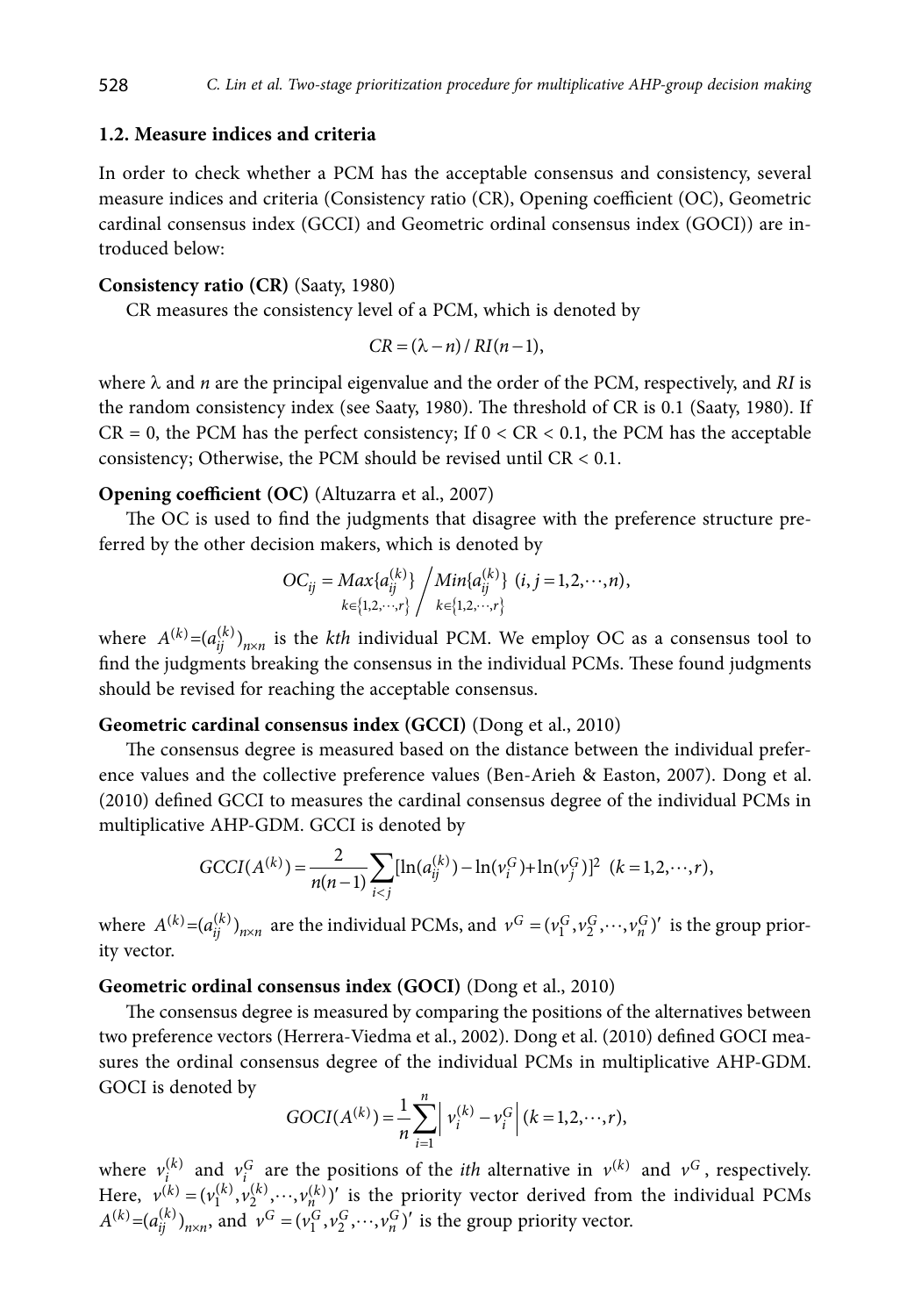If  $GCCI(A^{(k)}) = 0$  ( $GOCI(A^{(k)}) = 0$ ), then  $A^{(k)}$  is of fully cardinal (ordinal) consensus. If  $GCCI(A^{(k)})$  ( $GOCI(A^{(k)})$ ) is less than the established threshold according to the actual situation, then  $A^{(k)}$  is of the acceptable cardinal (ordinal) consensus; Otherwise, we revise  $A^{(k)}$  until it reaches the acceptable cardinal (ordinal) consensus.

Note that the smaller the value of GCCI (GOCI) is, the better is the cardinal (ordinal) consensus. In actual situations, the GCCI and GOCI values of the individual PCMs should be as small as possible. Without loss of generality, we set the threshold of GCCI as 0.5 and the desired value of GOCI as zero in this study. In other words, an individual PCM has the acceptable consensus when  $GCCI < 0.5$  and  $GCCI = 0$ .

Moreover, two criteria developed by Xu & Wei (1999) to evaluate the revision effectiveness of the PCMs are introduced. Suppose that  $\hat{A} = (\hat{a}_{ij})_{n \times n}$  is the revision PCM obtained from the original PCM  $A = (a_{ij})_{n \times n}$ . Let

$$
\delta = \max \left\{ \left| a_{ij} - \hat{a}_{ij} \right|, i, j = 1, 2, \cdots, n \right\} \text{ and } s = \frac{\sqrt{\sum_{j=1}^{n} \sum_{i=1}^{n} (a_{ij} - \hat{a}_{ij})^2}}{n}.
$$

Both  $\delta$  and *s* express the departures of  $\hat{A}$  from *A*. For a PCM structured on one to nine scale, if  $\delta$  < 2 and  $s$  < 1, the revision PCM is regarded as acceptable, as it preserves the most information of the original PCM (Xu & Wei, 1999).

In order to assess the performance of the proposed TSPP, two compatibility indicators (Geometric compatibility index (GCI) and Priority violation number (PVN)) are introduced as below:

# **Geometric compatibility index (GCI)** (Moreno-Jiménez, 2011)

GCI is the cardinal compatibility index between the group priority vector and the individual PCMs, which is defined as

$$
GCI = \sum_{k=1}^{r} \lambda_k \left( \frac{2}{n(n-1)} \sum_{i < j} \ln^2(a_{ij}^{(k)} \nu_j^G / \nu_i^G) \right),
$$

where  $\lambda_1, \lambda_2, \dots, \lambda_r$  with  $\sum_{k=1}^r \lambda_k = 1$  and  $\lambda_k > 0$   $(k = 1, 2, \dots, r)$  are the weights of *r* decision makers,  $A^{(k)} = (a_{ij}^{(k)})_{n \times n}$   $(k = 1, 2, \dots, r)$  are the individual PCMs, and  $v^G = (v_1^G, v_2^G, \dots, v_n^G)'$  is the group priority vector.

#### **Priority violation number (PVN)** (Golany & Kress, 1993)

PVN is the ordinal compatibility index denoting the number of violations in the priorities for the individual PCMs, which is defined as

$$
PVN = \sum_{k=1}^{r} \frac{2}{n(n-1)} \sum_{i < j} I_{ij}(A^{(k)}) \, , \, I_{ij}(A^{(k)}) = \begin{cases} 1 & \text{if } v_i^G < v_j^G \text{ and } a_{ij} > 1 \\ 0.5 & \text{if } v_i^G = v_j^G \text{ and } a_{ji} \neq 1 \\ 0.5 & \text{if } v_i^G \neq v_j^G \text{ and } a_{ji} = 1 \\ 0 & \text{otherwise} \end{cases}
$$

where  $A^{(k)}$   $(k = 1, 2, \dots, r)$  are the individual PCMs, and  $v^G = (v_1^G, v_2^G, \dots, v_n^G)'$  is the group priority vector.

Both GCI and PVN are employed to evaluate the compatibility between the group priority vector and the individual PCMs. The smaller the GCI and PVN values of the individual PCM are, the better is the compatibility between the judgments in the individual PCM and the group priority vector.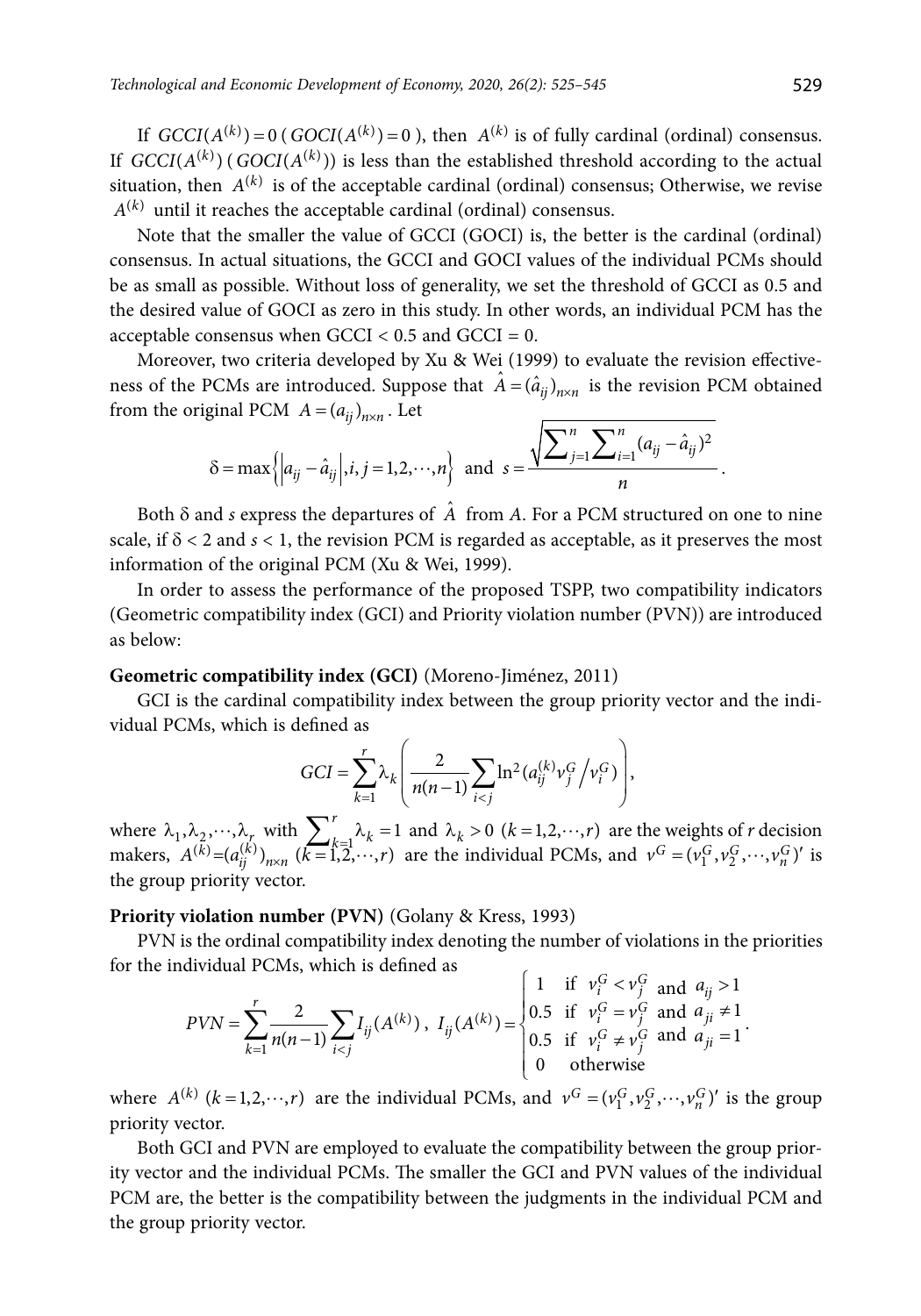# **1.3. Definitions and theorems**

**Definition 1** (Saaty, 1980). Matrix  $A = (a_{ij})_{n \times n}$  is called positive reciprocal matrix (PRM), if  $a_{ij} > 0$ ,  $a_{ij} = 1/a_{ji}$  and  $a_{ii} = 1$  for all  $i, j \in \{1, 2, \dots, n\}$ .

**Definition 2** (Escobar & Moreno-Jimenez, 2000). A random variable  $X(X > 0)$  is reciprocal, if *X* and 1/*X* are identically distributed, that is,  $P(X \le x) = P(1/X \le x) \,\forall x \in R^+$ , where *P*(⋅) is the probability function of *X*.

**Theorem 1** (Bernardo & Smith, 1994). If a random variable  $Y(Y > 0)$  follows Lognormal distribution  $LN(\mu, \sigma^2)$ , then Ln(Y) follows Normal distribution  $N(\mu, \sigma^2)$ .

**Theorem 2** (Press, 1989)**.** Suppose that a random variable *X* follows Normal distribution  $N(\theta, \sigma^2)$  ( $\theta$  is an unknown parameter and  $\sigma^2$  is known). Let the prior distribution  $\pi(\theta)$ of  $\theta$  be Normal distribution  $N(\mu, \tau^2)$  ( $\mu$  and  $\tau^2$  are known), then the posterior distribution  $\pi(\theta | x)$  of  $\theta$  given *x* is Normal distribution  $N(\mu(x), \sigma^2)$ , where  $\mu(x) = \frac{\tau^2 x + \sigma^2 \mu}{\tau^2 + \sigma^2}$  and  $^{2}$  $\sigma^{2}$  $\tau^2 \sigma$ 

$$
\sigma'^2 = \frac{\tau^2 \sigma^2}{\tau^2 + \sigma^2}.
$$

**Remark 1.** As  $\mu(x)$  is the expectation of  $\theta$  under the posterior distribution  $\pi(\theta|x)$ , we consider  $\mu(x)$  as the Bayesian estimator of  $\theta$ , that is,  $\hat{\theta}_B = \mu(x)$ .

**Theorem 3** (Lin et al., 2013). Suppose that  $a_{ij}$  ( $1 \le i < j \le n$ ) in a PCM  $A = (a_{ij})_{n \times n}$  are mutually independent, and follow Lognormal distribution  $LN(v_i/v_j, \sigma^2)$ . Then, the maximum likelihood estimators (MLEs) of  $v_i$  and  $\sigma^2$  are

$$
\hat{v}_i = (\prod_{j=1}^n a_{ij})^{\frac{1}{n}} (i = 1, 2, \cdots, n)
$$
 and  $\hat{\sigma}^2 = \frac{1}{n(n-1)} \sum_{i \neq j}^n [\ln(a_{ij}) - \ln(\hat{v}_i/\hat{v}_j)]^2$ .

**Theorem 4** (Fichtner, 1983). A random variable  $X(X > 0)$  is reciprocal, if and only if  $X^a$  $(a \neq 0)$  is reciprocal.

**Theorem 5** (Escobar & Moreno-Jimenez, 2000). Suppose that  $X_1, X_2, \dots, X_p$  are mutually independent random variables, and that  $Y = \prod_{i=1}^{p}$  $Y = \prod_{i=1}^{p} X_i$ . If  $X_i$  (*i* = 1,  $\cdots$ , *p*) is a reciprocal distribution with respect to a point  $c_i$  ( $c_i$  > 0), then *Y* is reciprocal distribution with respect to the point  $\prod_{i=1}^{p}$  $\prod_{i=1}^p c_i$ .

**Theorem 6** (Press, 1989). Suppose that  $X = (X_1, X_2, \dots, X_m)$  is a simple sample taken from Normal distribution  $N(\theta, \sigma^2)$  ( $\theta$  is an unknown parameter and  $\sigma^2$  is known), and that the prior distribution  $\pi(\theta)$  of  $\theta$  is Normal distribution  $N(\mu, \tau^2)$  ( $\mu$  and  $\tau^2$  are known), then the posterior distribution  $\pi(\theta | X)$  of  $\theta$  given  $X = (x_1, x_2, \dots, x_m)$  is Normal distribution  $N(\mu_m(X), \sigma_m^2)$ , where

$$
\mu_m(X) = \frac{m\tau^2 \overline{x} + \sigma^2 \mu}{m\tau^2 + \sigma^2} \left( \overline{x} = \sum_{i=1}^m x_i \Big/ m \right) \text{ and } \sigma_m^2 = \frac{\tau^2 \sigma^2}{m\tau^2 + \sigma^2}.
$$

**Remark 2.** As  $\mu_m(X)$  is the expectation of  $\theta$  under the posterior distribution  $\pi(\theta|X)$ , we consider  $\mu_m(X)$  as the Bayesian estimator of  $\theta$ , that is,  $\hat{\theta}_B = \mu_m(X)$ .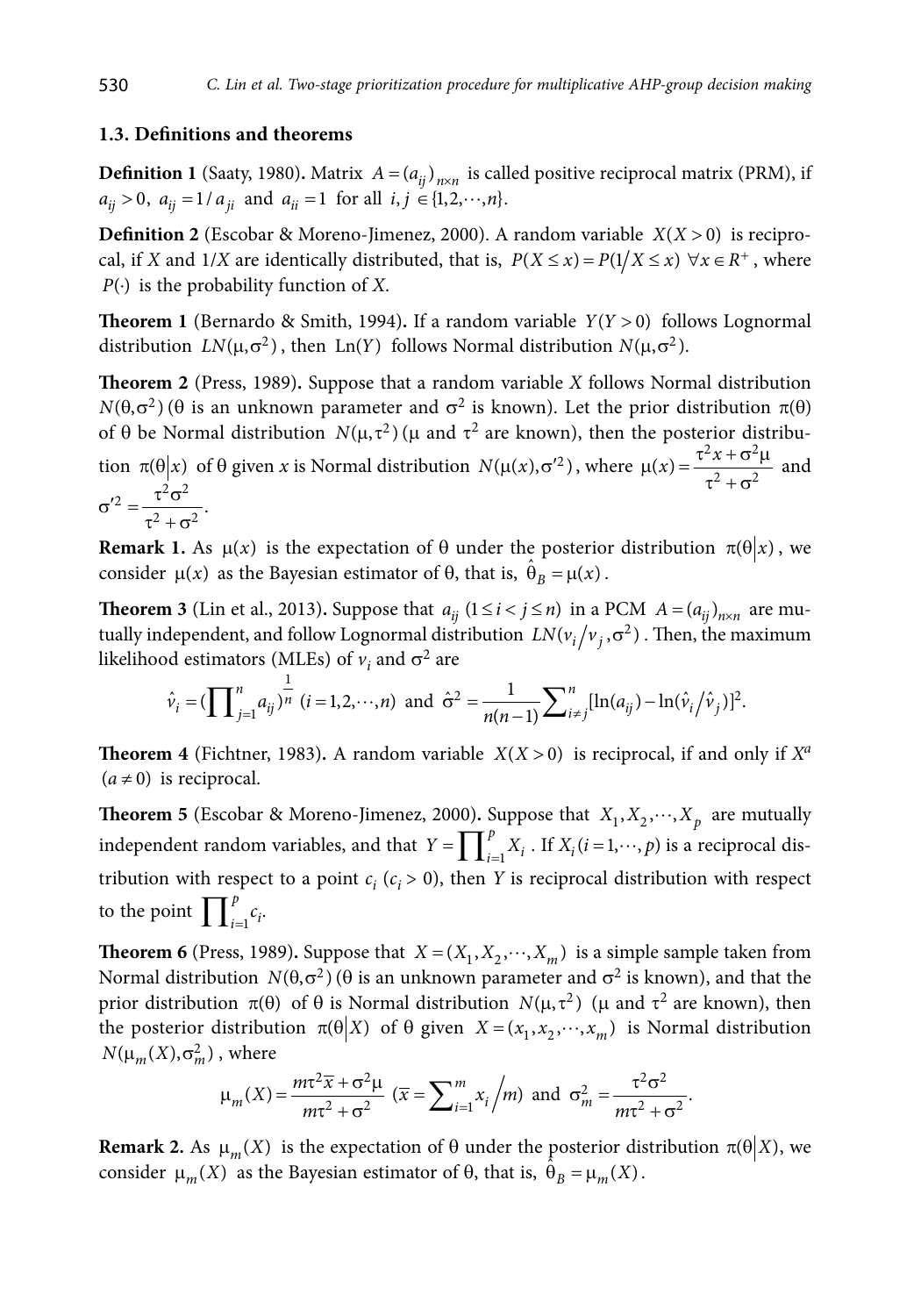#### **2. Two-stage prioritization procedure**

#### **2.1. Group decision making**

In multiplicative AHP-GDM, AIJ and AIP based on the individual PCMs are the traditional aggregation methods to determine the group priority vector.

For AIJ, first aggregate the individual judgments using weighted geometric mean method (WGMM) to obtain the group PRM  $A^G = (a_{ij}^G)_{n \times n}$ , where  $a_{ij}^G = \prod_{k=1}^r (a_{ij}^{(k)})^{\lambda_k}$ , and then derive the group priority vector  $v^G = (v_1^G, v_2^G, \dots, v_n^G)'$  from  $A^G$  using certain prioritization method.

For AIP, first derive the individual priority vectors  $v^{(k)} = (v_1^{(k)}, v_2^{(k)}, \dots, v_n^{(k)})'$  from  $A^{(k)}$  $(k = 1, 2, \dots, r)$  using certain prioritization method, and then determine the group priority vector  $v^G = (v_1^G, v_2^G, \dots, v_n^G)'$  using WGMM, where  $v_i^G = \prod_{k=1}^r (v_i^{(k)})^{\lambda_k}$   $(i = 1, 2, \dots, n)$ .

Note that AIJ and AIP are equivalent and do not violate the Pareto principle of social choice theory (Arrow, 1963) when LSSM is selected as the prioritization method (Barzilai & Golany, 1994). However, both AIJ and AIP demand the judgments in the individual PCMs are precise and complete. In this study, the judgments in the individual PCM are not precise and are considered as random variables. Here, AIJ and AIP are not directly used to determine the group priority vector. Thus, we try to estimate the group priority vector by Bayesian approach under the condition of the acceptable consensus and consistency.

We only consider a local context with  $r$  decision makers for single criterion in multiplicative AHP-GDM. Let  $A^{(k)} = (a_{ij}^{(k)})_{n \times n}$   $(k = 1, 2, \dots, r)$  be the individual PCM provided by the *kth* decision maker for *n* alternatives with regards to the considered criterion,  $v^{(k)} = (v_1^{(k)}, v_2^{(k)}, \dots, v_n^{(k)})'$   $(k = 1, 2, \dots, r)$  be the individual priority vector derived from  $A^{(k)}$ using certain prioritization method, and  $v^G = (v_1^G, v_2^G, \dots, v_n^G)'$  be the group priority vector obtained by certain aggregation method.

In multiplicative AHP-GDM, the individual PCMs are PRMs, according to **Definition 1**, it follows that

$$
a_{ij}^{(k)} > 0
$$
,  $a_{ij}^{(k)} = 1/a_{ji}^{(k)}$  and  $a_{ii}^{(k)} = 1$ ,  $i, j \in \{1, 2, \dots, n\}$   $(k = 1, 2, \dots, r)$ .

The judgments in the PCM were assumed to follow Lognormal distribution that is in keeping with the reciprocity axiom of AHP theory (Escobar & Moreno-Jimenez, 2000). Moreover,  $a_{ij}^{(k)}$  ( $1 \le i < j \le n$ ) in the individual PCM  $A^{(k)}$  can be assumed to be mutually independent (Rosenbloom, 1996; Barzilai, 1997). Based on these conclusions, we assume that  $a_{ij}^{(k)}$   $(1 \le i < j \le n)$  follow Lognormal distribution. According to **Theorem 1**, it follows that  $\ln(a_{ij}^{(k)})$   $(1 \le i < j \le n)$  are mutually independent and follow Normal distribution. We assume that each  $\ln(a_{ij}^{(k)})$   $(1 \le i < j \le n)$  follows the corresponding Normal distribution  $N\Big(\theta_{ij}^{(k)}, (\sigma_{ij}^{(k)})^2\Big)$ , where  $\theta_{ij}^{(k)}$  and  $(\sigma_{ij}^{(k)})^2$  are the expectation and variance of  $\ln(a_{ij}^{(k)}),$  respectively. Note that a smaller variance means greater confidence in decision makers, as the variance represents the consistency level of an individual PCM. Based on Bayesian theory, we further assume that the prior distribution  $\pi(\theta_{ij}^{(k)})$  of  $\theta_{ij}^{(k)}$  ( $1 \le i < j \le n$ ) is Normal distribution  $N(\mu_{ij}^{(k)}, (\tau^{(k)})^2)$ , where  $\mu_{ij}^{(k)}$  and  $(\tau^{(k)})^2$  are known (Press, 1989). For the sake of simplicity, the variances of  $\ln(a_{ij}^{(k)})$   $(1 \le i < j \le n)$  in the *kth* individual PCM are assumed to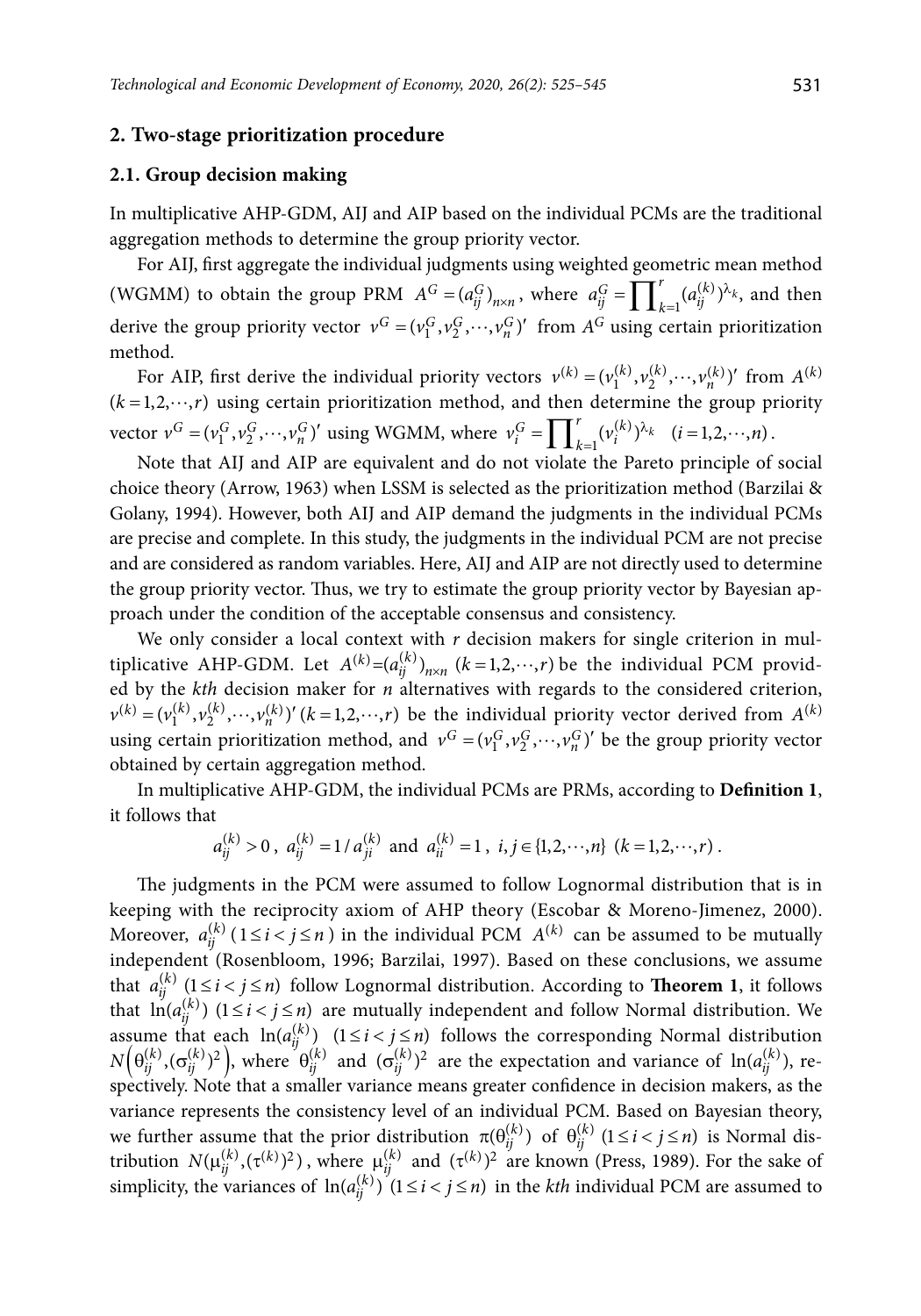be the same, that is,  $(\sigma_{ij}^{(k)})^2 = (\sigma^{(k)})^2$   $(1 \le i < j \le n)$ , and the variances of  $\theta_{ij}^{(k)}$  are assumed to be the same, that is,  $(\tau^{(k)})^2 = \tau^2 = 0.5$   $(k = 1, 2, \dots, r)$ . According to **Theorem 2**, the posterior distribution  $\pi(\theta_{ij}^{(k)} | a_{ij}^{(k)})$  of  $\theta_{ij}^{(k)}$  ( $1 \le i < j \le n$ ) given  $x = a_{ij}^{(k)}$  is Normal distribution  $N(\mu_{ii}^{(k)}(a_{ii}^{(k)}),(\sigma_{ii}^{(k) \prime})^2)$ , where

$$
\mu_{ij}^{\prime(k)}(a_{ij}^{(k)}) = \frac{\tau^2 \ln(a_{ij}^{(k)}) + (\sigma^{(k)})^2 \mu_{ij}^{(k)}}{\tau^2 + (\sigma^{(k)})^2} \ (1 \leq i < j \leq n) \text{ and } (\sigma_{ij}^{(k)\prime})^2 = \frac{\tau^2 (\sigma^{(k)})^2}{\tau^2 + (\sigma^{(k)})^2} \, .
$$

Note that  $(\sigma^{(k)})^2$  and  $\mu_{ij}^{(k)}$  are determined by the corresponding MLEs derived from  $A^{(k)}(k=1,2,\dots,r)$  by **Theorem 3**, that is

$$
(\hat{\sigma}^{(k)})^2 = \frac{1}{n(n-1)} \sum_{i \neq j}^n [\ln(a_{ij}^{(k)}) - \ln(\hat{v}_i^{(k)}/\hat{v}_j^{(k)})]^2, \ \hat{\mu}_{ij}^{(k)} = \ln(\hat{v}_i^{(k)}) - \ln(\hat{v}_j^{(k)}) \ (1 \leq i < j \leq n),
$$
\nwhere  $\hat{v}_i^{(k)} = \left(\prod_{j=1}^n a_{ij}^{(k)}\right)^{\frac{1}{n}}$   $(i = 1, 2, \cdots, n).$ 

From **Remark 1**,  $\mu_{ij}^{\prime(k)}(a_{ij}^{(k)})$  is the Bayesian estimator of  $\theta_{ij}^{(k)}$  under the posterior distribution  $\pi(\theta_{ij}^{(k)} | a_{ij}^{(k)})$ . Thus,  $\ln(a_{ij}^{(k)})$  can be estimated by  $\mu_{ij}^{\prime(k)}(a_{ij}^{(k)})$  based on the properties of Normal distribution, that is,

$$
\ln(\hat{a}_{ij}^{(k)}) = \mu_{ij}^{\prime(k)}(a_{ij}^{(k)}) = \frac{\tau^2 \ln(a_{ij}^{(k)}) + (\hat{\sigma}^{(k)})^2 \hat{\mu}_{ij}^{(k)}}{\tau^2 + (\hat{\sigma}^{(k)})^2} \quad (1 \leq i < j \leq n).
$$

# **2.2. First stage**

In the first stage, the aim is to revise the individual PCMs without the acceptable consensus and consistency during multiplicative AHP-GDM. We first find out the individual PCMs without the acceptable consensus according to GCCI and GOCI, and then revise them till they reach the acceptable consensus. The revised individual PCMs are called individual revision PRMs. We next find out the individual PCMs and individual revision PRMs without the acceptable consistency according to CR, and then revise them by Bayesian approach till they reach the acceptable consistency. The obtained PRMs with the acceptable consistency are called individual Bayesian revision PRMs. Finally, we obtained the revised individual PCMs with the acceptable consensus and consistency, which are called individual revision PRMs.

In order to obtain the individual revision PRMs during multiplicative AHP-GDM, **Algorithm** I is briefly described as follows:

**Step 1.** Find out the individual PCMs without the acceptable consensus according to GCCI and GOCI from the individual PCMs, and write  $A^{(y)} = (a_{ij}^{(y)})_{n \times n}$   $(y = 1, 2, \dots, c)$  (Note that the individual PCMs with the acceptable consensus are denoted by  $A^{(x)} = (a_{ii}^{(x)})_{n \times n}$  $(x = 1,2,\dots, r-c)$  );

**Step 2.** Revise  $A^{(y)} = (a_{ij}^{(y)})_{n \times n}$   $(y = 1, 2, \dots, c)$  according to OC (The revised individual PCM is called individual revision PRM), and denote the individual revision PRMs with the acceptable consensus by  $A'(y) = (a_{ij}^{y/})_{n \times n} (y = 1, 2, \dots, c)$ ;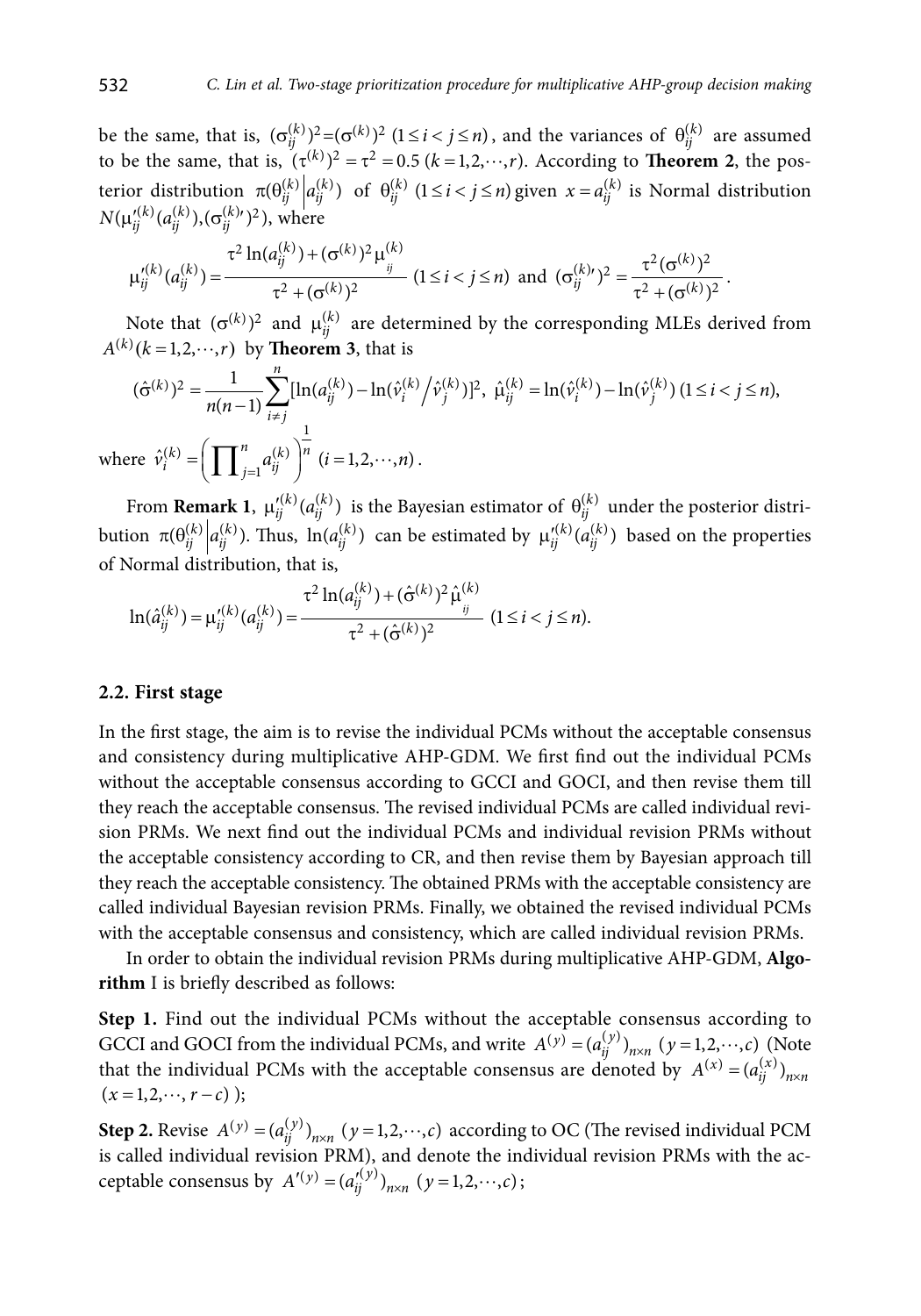**Step 3.** Find out the individual PCMs and the individual revision PRMs without the acceptable consistency according to CR from  $A^{(x)} = (a_{ii}^{(x)})_{n \times n}$   $(x = 1, 2, \dots, r - c)$  and  $(A'(y) = (a_{ij}^{(y)})_{n \times n}$   $(y = 1, 2, \dots, c)$ , and write  $A^{(l)} = (a_{ij}^{(l)})_{n \times n}$   $(l = 1, 2, \dots, r')$  (Note that the rest individual PRMs have the acceptable consensus and consistency and are denoted by  $A^{(p)} = (a_{ii}^{(p)})_{n \times n}$ ,  $(p = 1, 2, \dots, r - r')$ ;

**Step 4.** Calculate the MLEs  $(\hat{\sigma}^{(l)})^2 = \frac{1}{n(n-1)} \sum_{i \neq j}^n [\ln a_{ij}^{(l)} - \ln(\hat{v}_i^{(l)}/\hat{v}_j^{(l)})]^2$ *i*  $\int_{1}^{1} \text{d} \lambda \, d\theta$   $\int_{1}^{1} \text{d} \lambda \, d\theta$   $\int_{1}^{1} \text{d} \lambda \, d\theta$   $\int_{1}^{1} \text{d} \lambda \, d\theta$   $\int_{1}^{1} \text{d} \lambda \, d\theta$   $\int_{1}^{1} \text{d} \lambda \, d\theta$   $\int_{1}^{1} \text{d} \lambda \, d\theta$   $\int_{1}^{1} \text{d} \lambda \, d\theta$   $\int_{1}^{1} \text{d} \lambda \, d\theta$   $\int_{1}^{1} \$  $(\prod_{j=1}^{n} a_{ij}^{(l)})^{\frac{1}{n}}$  from  $A^{(l)}(l=1,2,\dots,r')$  according to **Theorem 3**, and calculate  $\mu_{ij}^{(l)} = \ln(\nu_i^{(l)}) - \ln(\nu_j^{(l)}) (1 \le i < j \le n);$  $^{(2)}$  ln(a<sup>(l)</sup>) + ( $\hat{\sigma}^{(l)}$ )<sup>2</sup> u<sup>(l)</sup>

**Step 5.** Calculate the Bayesian estimators  $\left( l\right)$  $\hat{\theta}_{ij}^{(l)} = \frac{\tau^2 \ln(a_{ij}^{(l)}) + (\hat{\sigma}^{(l)})}{\tau^2 + (\hat{\sigma}^{(l)})^2}$  $\left( \hat{\sigma}^{(l)} \right)$ *ij l*)  $-\frac{\tau^2 \ln(a_{ij}^{(l)})+(\hat{\sigma}^{(l)})^2 \mu_{ij}^{(l)}}{2\pi i}$  $\frac{1}{i}$ *j*  $-\frac{1}{\tau^2 + (\hat{\sigma}^{(i)})^2}$  $\tau^2 \ln(a_{ii}^{(l)}) + (\hat{\sigma}^{(l)})^2 \mu$  $\theta_{ii}^{(l)} =$  $\frac{y}{\tau^2 + (\hat{\sigma}^{(l)})^2}$   $(l = 1, 2, \dots, r'),$  $1 \leq i < j \leq n$  according to **Theorem 2**;

**Step 6.** Construct the transition matrices  $C^{(l)} = (c_{ij}^{(l)})_{n \times n}$   $(l = 1, 2, \dots, r')$ , where  $c_{ij}^{(l)} = \hat{\theta}_{ij}^{(l)} = \hat{\mu}_{ij}^{(l)}$  $(i < j)$ ;  $c_{ij}^{(l)} = 0$   $(i = j)$ ;  $c_{ij}^{(l)} = -\hat{\theta}_{ji}^{(l)} = -\hat{\mu}_{ji}^{(l)}$   $(i > j)$ ;

**Step 7.** Calculate the individual Bayesian revision PRMs  $A^{B(l)} = (a_{ii}^{B(l)})_{n \times n}$   $(l = 1, 2, \dots, r')$ , where  $a_{ij}^{B(l)} = \exp(c_{ij}^{(l)})$ .

Note that if an individual Bayesian revision PRM has not the acceptable consistency, which should be revised again by Steps 4-7 of **Algorithm** I until it reaches the acceptable consistency. After the first stage, we obtain the individual revision PRMs with the acceptable consensus and consistency.

# **2.3. Second stage**

In the second stage, the aim is to estimate the group priority vector from the new set of the individual PRMs, which consists of the individual revision PRMs and the original individual PCMs with the acceptable consensus and consistency.

The set of the individual PRMs is denoted by  $\left\{ A^{(K)} = (a_{ij}^{(K)})_{n \times n}, K = 1, 2, \dots, r \right\}$ . The weights of *r* decision makers are assumed to be  $\lambda_1, \lambda_2, \dots, \lambda_r$  with  $\sum_{k=1}^r \lambda_k = 1$  and  $\lambda_k > 0$  $(k = 1,2, \dots, r)$ . Suppose that the group PRM  $A^G = (a_{ij}^G)_{n \times n}$  is obtained using AIJ. That is,  $(k)$  $a_{ij}^G = \prod_{k=1}^r (a_{ij}^{(k)})^{\lambda_k} (i, j \in \{1, 2, \dots, n\})$ . Next, assume that  $a_{ij}^{(k)}$   $(k = 1, 2, \dots, r)$  are mutually independent. Then,  $\ln(a_{ij}^{(k)})$   $(k = 1, 2, \dots, r)$  are mutually independent. Further, assume that  $a_{ij}^{(k)}$  $(k = 1, 2, \dots, r)$  follow Lognormal distribution, then  $a_{ij}^{(k)}$   $(k = 1, 2, \dots, r)$  are reciprocal random variables as Lognormal distribution is also reciprocal (Escobar & Moreno-Jimenez, 2000). According to **Theorem 4**,  $(a_{ij}^{(k)})^{\lambda_k}$  ( $\lambda_k \neq 0$ ) is a reciprocal random variable as  $a_{ij}^{(k)}$  is a reciprocal random variable. According to **Theorem 5**,  $a_{ij}^G = \prod_{k=1}^r (a_{ij}^{(k)})^{\lambda_k}$  is a reciprocal random variable as  $(a_{ij}^{(k)})^{\lambda_k}$   $(k = 1, 2, \dots, r)$  are mutually independent and reciprocal random variables.

Based on the above facts, it is concluded that  $a_{ij}^G = \prod_{k=1}^r (a_{ij}^{(k)})^{\lambda_k}$   $(1 \le i < j \le n)$  in  $A^G$ follow Lognormal distribution. Thus,  $\ln(a_{ij}^G)$   $(1 \leq i < j \leq n)$  follow Normal distribution according to **Theorem 1**. Without loss of generality, we assume that each  $\ln(a_{ij}^G)(1 \le i < j \le n)$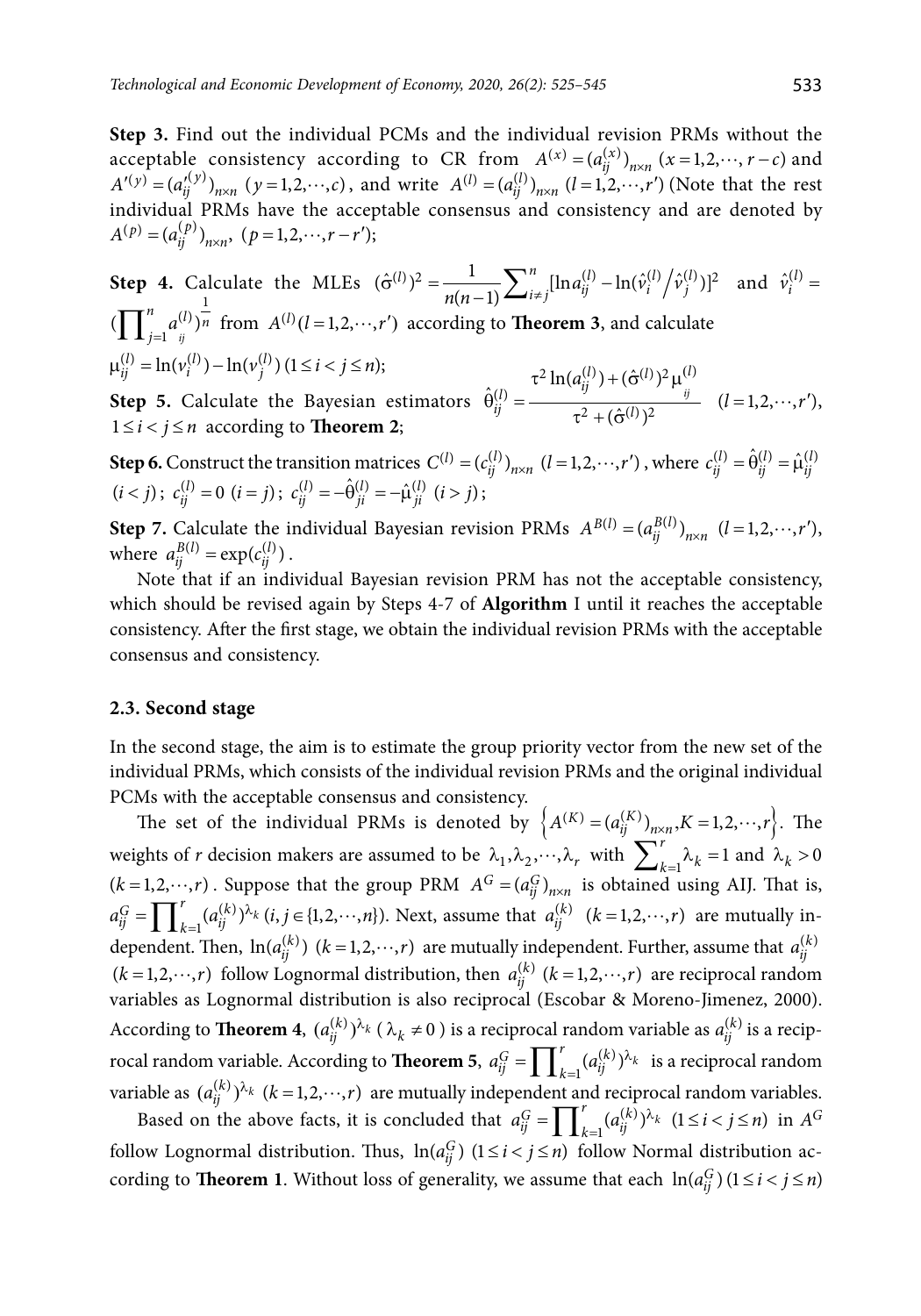follows Normal distribution  $N(\theta_{ii}^G, \sigma^2)$ , where  $\sigma^2$  is the variance of the group PRM, and each  $\theta_{ij}^G$  is an unknown parameter. We further assume that the prior distribution  $\pi(\theta_{ij}^G)$ of  $\theta_{ij}^G$  (1  $\le i < j \le n$ ) is Normal distribution  $N(\mu_{ij}^G, \tau^2)$ , where  $\mu_{ij}^G$  and  $\tau^2$  are known. According to **Theorem 6**, the posterior distribution  $\pi(\theta_{ij}^G|X)$  of  $\theta_{ij}^G(1 \le i < j \le n)$  given  $X = (a_{ij}^{(1)}, a_{ij}^{(2)}, \cdots, a_{ij}^{(r)})$  is Normal distribution  $N(\mu_{ij}^{\prime G}(X), \sigma_1^2(X))$ , where

$$
\mu_{ij}^{\prime G}(X) = \frac{r\tau^2 \overline{x}_{ij} + \sigma^2 \mu_{ij}^G}{r\tau^2 + \sigma^2} \ (1 \leq i < j \leq n), \ \sigma_1^2(X) = \frac{\tau^2 \sigma^2}{r\tau^2 + \sigma^2} \left( \overline{x}_{ij} = \frac{1}{r} \sum_{k=1}^r \ln(a_{ij}^{(k)}) \right).
$$

Note that  $\sigma^2$  and  $\mu_{ii}^G$  are determined by the MLEs derived from  $A^G$  according to **Theorem 3**, that is,

$$
\hat{\sigma}^G = \frac{1}{n(n-1)} \sum_{i \neq j}^n [\ln(a_{ij}^{(G)}) - \ln(\hat{v}_i^{(G)}/\hat{v}_j^{(G)})]^2, \ \hat{\mu}_{ij}^G = \ln(\hat{v}_i^{(G)}) - \ln(\hat{v}_j^{(G)}) \ (1 \leq i < j \leq n),
$$
\nwhere  $\hat{v}_i^{(G)} = (\prod_{j=1}^n a_{ij}^{(G)})^{\frac{1}{n}}$   $(i = 1, 2, \cdots, n).$ 

From **Remark 2**,  $\mu_{ij}^{G}(X)$  is the Bayesian estimation of  $\theta_{ij}^{G}$  under the posterior distribution  $\pi(\theta_{ij}^G|X)$ . Thus,  $\ln(a_{ij}^G)$  is estimated by  $\mu_{ij}^G(X)$  based on the properties of Normal distribution, that is,

$$
\ln(\hat{a}_{ij}^G) = \mu_{ij}^{\prime G}(X) = \frac{r\tau^2 \overline{x}_{ij} + \sigma^2 \mu_{ij}^G}{r\tau^2 + \sigma^2}, \ \ \overline{x}_{ij} = \frac{1}{r} \sum_{k=1}^r \ln(a_{ij}^{(k)}) \ (1 \leq i < j \leq n).
$$

We obtain  $\hat{a}_{ij}^G$  ( $1 \le i < j \le n$ ) using Logarithmic inverse operation, and then set  $\hat{a}_{ij}^G = 1/\hat{a}_{ji}^G$  $(1 \le i < j \le n)$  and  $\hat{a}_{ij}^G = 0$   $(1 \le i < j \le n)$ . Here, the PRM  $A^{BG} = (\hat{a}_{ij}^G)_{n \times n}$  is called Bayesian group PRM. The priority vector derived from the Bayesian group PRM is called Bayesian group priority vector.

In order to estimate the Bayesian group priority vector in multiplicative AHP-GDM, **Algorithm** II is described below:

**Step 1.** Calculate the group PRM  $A^G = (a_{ij}^G)_{n \times n}$  from the new set of the individual PRMs  $A^{(K)}(K=1,2,\dots,r)$  using AIJ, where  $a_{ij}^G = \prod_{K=1}^r (a_{ij}^{(K)})^{\lambda_K};$ **Step 2.** Calculate the MLEs  $(\hat{\sigma}^G)^2 = \frac{1}{n(n-1)} \sum_{i \neq j}^n [\ln(a_{ij}^{(G)}) - \ln(\hat{v}_i^{(G)}/\hat{v}_j^{(G)})]^2$ **Step 2.** Calculate the MLEs  $(\hat{\sigma}^G)^2 = \frac{1}{n(n-1)} \sum_{i \neq j}^n [\ln(a_{ij}^{(G)}) - \ln(\hat{v}_i^{(G)}/\hat{v}_j^{(G)})]^2$  and  $\hat{v}_i^{(G)} = (\prod_{j=1}^n a_{ij}^{(G)})^{\frac{1}{n}} (i = 1, 2, \dots, n)$  from  $A^G$  according to **Theorem 3**; **Step 3.** Set  $\mu_{ij}^G = \ln(\hat{v}_i^G) - \ln(\hat{v}_j^G)$  and  $\overline{x}_{ij}^G = \frac{1}{r} \sum_{K=1}^r \ln(a_{ij}^{(K)}) (1 \le i < j \le n);$ **Step 4.** Calculate the Bayesian estimators  $2\bar{x}_{1} + (\hat{\sigma}^{G})^2$  $\hat{\theta}_{ij}^G(x) = \mu_{ij}^{\prime G}(X) = \frac{r\tau^2 \overline{x}_{ij} + (\hat{\sigma}^G)^2 \mu_{ij}^G}{r\tau^2 + (\hat{\sigma}^G)^2}$ *ij*  $(x) - \mu_{ij}$   $(\Lambda) - \frac{r\tau^2 + (\hat{\sigma}^G)}{r\tau^2 + (\hat{\sigma}^G)}$  $r\tau^2\overline{x}$  $x) = \mu_{ii}^{\prime G}(X)$  $\hat{\theta}_{ij}^G(x) = \mu_{ij}^{\prime G}(X) = \frac{r\tau^2 \overline{x}_{ij} + (\hat{\sigma}^G)^2 \mu}{r\tau^2 + (\hat{\sigma}^G)^2}$ 

 $(1 \le i < j \le n)$  according to **Theorem 6**;

**Step 5.** Construct the transition matrix  $C^G = (c_{ij}^G)_{n \times n}$ , where  $c_{ij}^G = \hat{\theta}_{ij}^G(X) = \mu_{ij}^G(X)$  $(1 \leq i < j \leq n);$   $c_{ij}^G = 0$   $(1 \leq i = j \leq n);$   $c_{ij}^G = -\hat{\theta}_{ji}^G(X) = -\mu_{ji}^{'G}(X)$   $(1 \leq j < i \leq n);$ 

**Step 6.** Calculate the Bayesian group PRM  $A^{BG} = (\hat{a}_{ij}^G)_{n \times n}$ , where  $\hat{a}_{ij}^G = \exp(c_{ij}^G)$  for all  $i, j \in \{1, 2, \cdots, n\}$ ;

**Step 7.** Derive the Bayesian group priority vector  $v^{BG} = (v_1^{BG}, v_2^{BG}, \dots, v_n^{BG})'$  from  $A^{BG}$  using certain prioritization method (Suggest LLSM).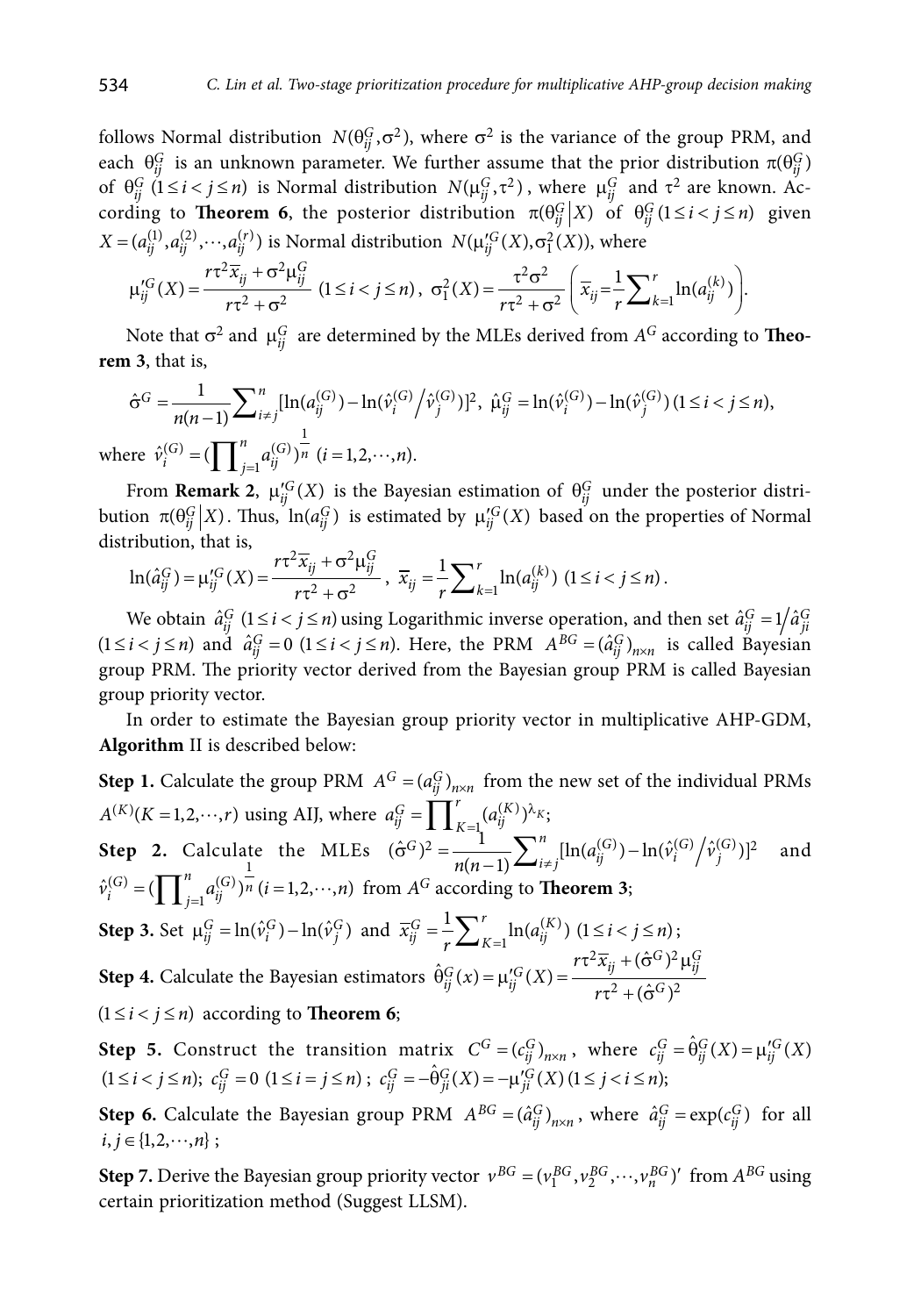After the second stage, we obtain the Bayesian group priority vector from the Bayesian group PRM. The Bayesian group priority vector is more reliable and effective since the individual revision PCMs have the acceptable consensus and consistency as well as the most original information of the individual PCMs.

# **3. Numerical examples**

In this section, we evaluate the applicability and effectiveness of the TSPP using two numerical examples and compare its performance with those of several other methods. The consensus rule is that  $GCCI < 0.5$  and  $GOCI = 0$ , while Saaty rule is that  $CR < 0.1$ . For the sake of simplicity and reliability, we can assume that the weights of decision makers are equal since the individual PRMs have the acceptable consensus.

# **Example 1**

Let us consider the group decision problem with five decisions makers taken from the reference (Dong at al., 2010). The five individual PCMs  $A^{(k)}$  ( $k = 1, 2, \dots, 5$ ) are listed below:

$$
A^{(1)} = \begin{bmatrix} 1 & 4 & 6 & 7 \\ 1/4 & 1 & 3 & 4 \\ 1/6 & 1/3 & 1 & 2 \\ 1/7 & 1/4 & 1/2 & 1 \end{bmatrix}, A^{(2)} = \begin{bmatrix} 1 & 5 & 7 & 9 \\ 1/5 & 1 & 4 & 6 \\ 1/7 & 1/4 & 1 & 2 \\ 1/9 & 1/6 & 1/2 & 1 \end{bmatrix}, A^{(3)} = \begin{bmatrix} 1 & 3 & 5 & 8 \\ 1/3 & 1 & 4 & 5 \\ 1/5 & 1/4 & 1 & 2 \\ 1/8 & 1/5 & 1/2 & 1 \end{bmatrix}
$$
  

$$
A^{(4)} = \begin{bmatrix} 1 & 4 & 5 & 6 \\ 1/4 & 1 & 3 & 3 \\ 1/5 & 1/3 & 1 & 2 \\ 1/6 & 1/3 & 1/2 & 1 \end{bmatrix}, A^{(5)} = \begin{bmatrix} 1 & 1/2 & 1 & 2 \\ 2 & 1 & 1/2 & 3 \\ 1 & 2 & 1 & 4 \\ 1/2 & 1/3 & 1/4 & 1 \end{bmatrix}.
$$

We first investigate the consensus and consistency of the five individual PCMs. The GCCI, GOCI, and CR values of the five individual PCMs are listed in Table 1. The priority vectors and ranking orders derived from the five individual PCMs by LLSM are listed in Table 2 (The numbers within the parentheses are the ranking orders).

| <b>PRM</b> | $A^{(1)}$ | $A^{(2)}$ | $A^{(3)}$ | $A^{(4)}$ | $A^{(5)}$ | A'(5) | $A^{B(5)}$ |
|------------|-----------|-----------|-----------|-----------|-----------|-------|------------|
| GCCI       | 0.139     | 0.320     | 0.135     | 0.134     | 1.334     | 0.253 | 0.188      |
| GOCI       |           |           |           |           |           |       |            |
| CR         | 0.038     | 0.068     | 0.034     | 0.047     | 0.064     | 0.111 | 0.073      |

Table 1. GCCI, GOCI, and CR values of seven PRMs

Table 2. Priority vectors and ranking orders of seven PRMs under LLSM

| <b>PRM</b>           | $A^{(1)}$ | $A^{(2)}$ | $A^{(3)}$ | $A^{(4)}$ | $A^{(5)}$ | A'(5)     | $A^{B(5)}$ |
|----------------------|-----------|-----------|-----------|-----------|-----------|-----------|------------|
| $v_1^{(k)}$          | 0.6145(1) | 0.6461(1) | 0.5693(1) | 0.5967(1) | 0.2247(3) | 0.6131(1) | 0.6131(1)  |
| $v_2^{(k)}$          | 0.2246(2) | 0.2270(2) | 0.2764(2) | 0.2208(2) | 0.2958(2) | 0.2169(2) | 0.2169(2)  |
| $v_3^{\overline{k}}$ | 0.0985(3) | 0.0793(3) | 0.0967(3) | 0.1089(3) | 0.3780(1) | 0.1144(3) | 0.1144(3)  |
| $v_4^{(k)}$          | 0.0624(4) | 0.0476(4) | 0.0575(4) | 0.0736(4) | 0.1015(4) | 0.0555(4) | 0.0555(4)  |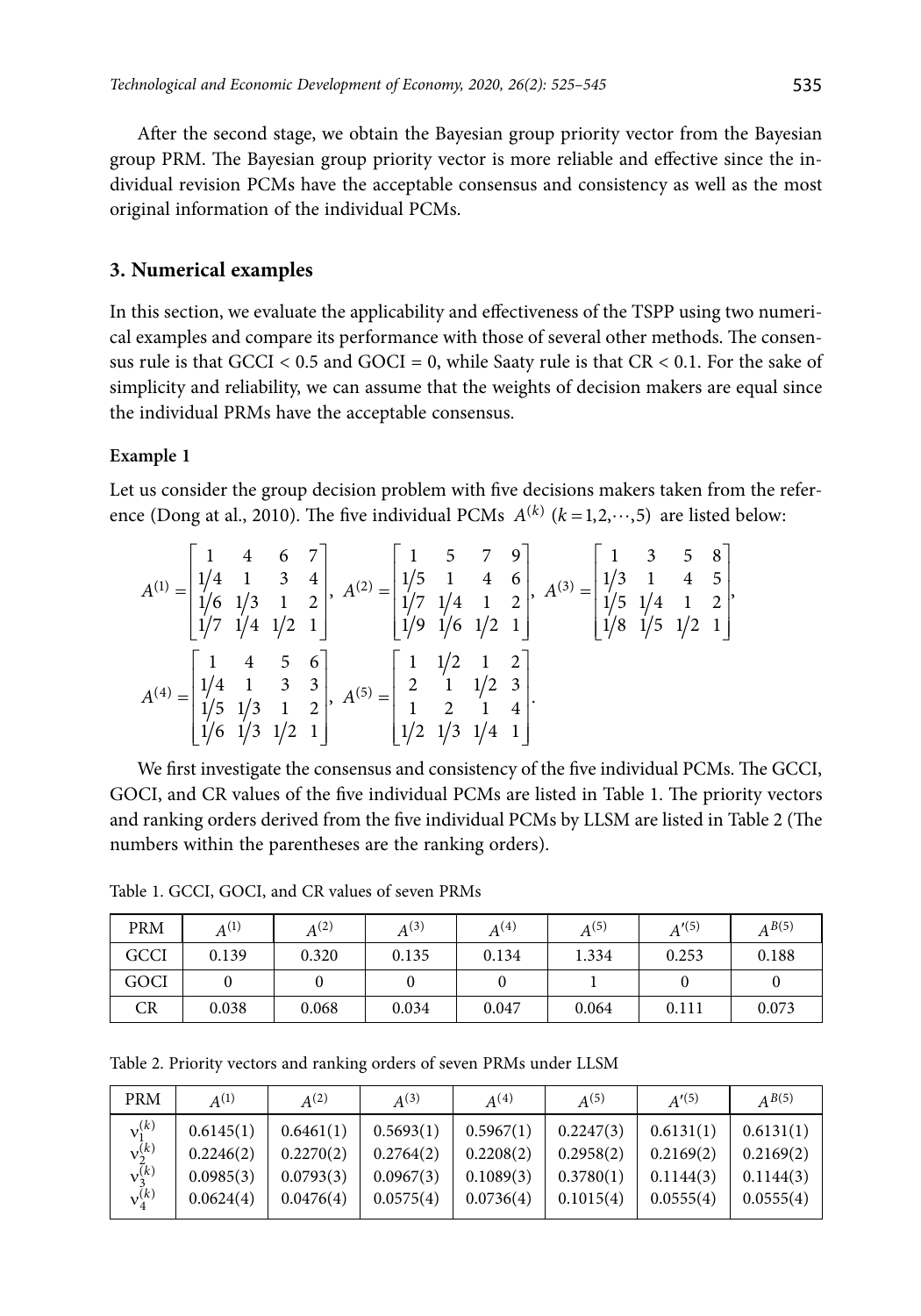From Table 1, we have

$$
GCCI(A^{(k)}) < 0.5, \, GOCI(A^{(k)}) = 0, \, CR(A^{(k)}) < 0.1 \, (k = 1, 2, 3, 4); \, \text{GCCI}(A^{(5)}) > 0.5, \, GOCI(A^{(5)}) > 0, \, CR(A^{(5)}) < 0.1.
$$

It is concluded that  $A^{(1)}$ ,  $A^{(2)}$ ,  $A^{(3)}$  and  $A^{(4)}$  have the acceptable consensus and consistency, and that  $A^{(5)}$  does not have the acceptable consensus even though it has the acceptable consistency. Further, it can be seen from the preference structure that  $A^{(5)}$  does not have the fully ordinal consensus. More specifically, the preference structure (3214) of  $A^{(5)}$  is different from the preference structure (1234) supported by the other four individual PCMs (see Table 2). Thus,  $A^{(5)}$  should be adjusted till it reaches the acceptable consensus. Here, we adopt OC as the consensus tool to adjust  $A^{(5)}$  for reaching the acceptable consensus. According to OC, the judgments with the highest levels of variability are  $a_{12}$ ,  $a_{13}$ ,  $a_{14}$  and  $a_{23}$  since  $OC_{12} = 10$ ,  $OC_{13} = 7$ , and  $OC_{23} = 8$ . The individual judgments  $(a_{12}^{(5)}, a_{13}^{(5)}, a_{14}^{(5)}$  and  $a_{23}^{(5)}$ ) in  $A^{(5)}$  disagree the most with the preference structure (1234) and should be adjusted to reach the acceptable consensus. We replace  $a_{ij}^{(5)}$  with  $a_{ij}^{\prime(5)} = (\prod a_{ij}^{(l)})^{\frac{1}{r-1}}$ , so that  $a_{12}^{(5)}$ ,  $a_{13}^{(5)}$ ,  $a_{14}^{(5)}$  and  $a_{23}^{(5)}$ . We get  $a_{12}^{(5)} = 3.936$ ,  $a_{13}^{(5)} = 5.692$ ,  $a_{14}^{(5)} = 7.416$ , and  $a_{23}^{(5)} = 3.464$ . Accordingly,  $a'_{21}^{(5)} = 0.254$ ,  $a'_{31}^{(5)} = 0.176$ ,  $a'_{41}^{(5)} = 0.135$ , and  $a'_{32}^{(5)} = 0.289$ . As a result, the individual revision PRM  $A<sup>'(5)</sup>$  is listed below. Moreover, as mentioned previously, the GCCI, GOCI and CR values of  $A'^{(5)}$  are listed in Table 1. The priority vector and the ranking order derived from  $A^{\prime(5)}$  using LLSM are shown in Table 2.

$$
A'^{(5)} = \begin{bmatrix} 1 & 3.963 & 5.692 & 7.416 \\ 0.254 & 1 & 3.464 & 3 \\ 0.176 & 0.289 & 1 & 4 \\ 0.135 & 1/3 & 1/4 & 1 \end{bmatrix}, A^{B(5)} = \begin{bmatrix} 1.000 & 3.720 & 5.628 & 7.989 \\ 0.269 & 1.000 & 3.095 & 3.152 \\ 0.178 & 0.323 & 1.000 & 3.534 \\ 0.125 & 0.317 & 0.283 & 1.000 \end{bmatrix}.
$$

From Table 1, we have

 $GCCI(A^{\prime(5)})$  < 0.5,  $GOCI(A^{\prime(5)})$  = 0,  $CR(A^{\prime(5)})$  > 0.1.

It is concluded that the individual revision matrix  $A<sup>(5)</sup>$  has not the acceptable consistency even though it reaches the acceptable consensus. Thus, we next revise  $A'^{(5)}$  using Steps 4–7 of **Algorithm** I until it reaches the acceptable consistency. The individual Bayesian revision PRM  $A^{B(5)}$  is listed above. Moreover, the GCCI, GOCI, and CR values of  $A^{B(5)}$ are listed in Table 1. Finally, the priority vector and the ranking order derived from  $A^{B(5)}$ using LLSM are shown in Table 2.

From Table 1, we have

$$
GCCI(A^{B(5)})
$$
 < 0.5,  $GOCI(A^{B(5)})$ =0,  $CR(A^{B(5)})$  < 0.1.

That is, the individual Bayesian revision PRM  $A^{B(5)}$  is have the acceptable consensus and consistency.

The new set of the individual PRMs consists of four original individual PCMs  $(A^{(1)}, A^{(2)})$ ,  $A^{(3)}$  and  $A^{(4)}$ ) and one individual Bayesian revision PRM ( $A^{B(5)}$ ), which have the acceptable consensus and consistency (GCCI <  $0.5$ , GOCI =  $0$ , CR <  $0.1$ ).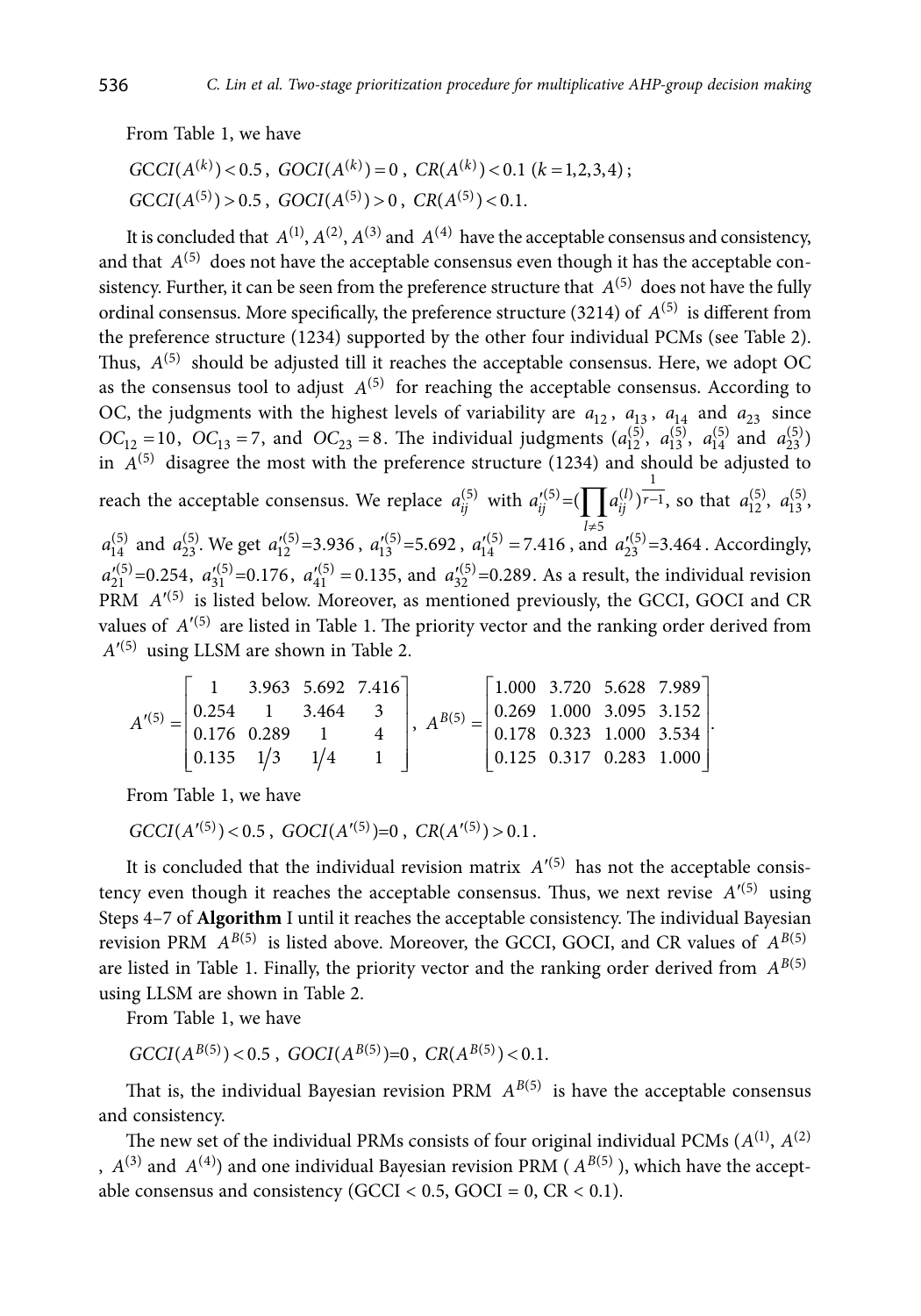We next estimate the Bayesian group priority vector using **Algorithm** II for the new set of the individual PRMs. The Bayesian group PRM (*ABG*) and the Bayesian group priority vector derived from *ABG* by LLSM are given as follow:

$$
A^{BG} = \begin{bmatrix} 1.000 & 3.844 & 5.694 & 7.602 \\ 0.260 & 1.000 & 3.349 & 4.079 \\ 0.176 & 0.299 & 1.000 & 2.221 \\ 0.132 & 0.245 & 0.450 & 1.000 \end{bmatrix}, \ v^{BG} = (0.6092, 0.2329, 0.0991, 0589)'
$$

Moreover, the group PRM (*AG*) obtained from the original individual PCMs using AIJ and the group priority vector derived from *AG* by LLSM are as follow:

$$
AG = \begin{bmatrix} 1.000 & 2.605 & 4.020 & 5.706 \\ 0.384 & 1.000 & 2.352 & 4.043 \\ 0.249 & 0.425 & 1.000 & 2.297 \\ 0.175 & 0.247 & 0.435 & 1.000 \end{bmatrix}, \ vG = (0.5311, 0.2640, 0.1341, 0708)'
$$

From the viewpoint of revision effectiveness, we have

$$
\delta(A^{BG}, A^G) = 1.896 < 2 \,, \, s(A^{BG}, A^G) = 0.749 < 1.
$$

Thus, the Bayesian group PRM  $(A^{BG})$  is acceptable as it preserves the most original information of the group PRM (*AG*) obtained from the individual PCMs.

Finally, we compare TSPP with AIP, AIJ and row geometric mean method (RGMM) (Dong et al., 2010) based on the compatibility indicators (GCI and PVN). Note that we take EM as the prioritization method in AIJ and AIP since AIJ and AIP is equivalent when selecting LSSM as prioritization method (Barzilai & Golany, 1994). The group priority vectors and ranking orders obtained by AIJ, AIP, RGMM and TSPP are listed in Table 3. The compatibility indicators (GCI and PVN) between the individual PCMs and the group priority vectors obtained using AIJ, AIP, RGMM and TSPP are listed in Table 4.

| Aggregation method | AIJ (EM)  | $AIP$ (EM) | RGMM      | <b>TSPP</b> |
|--------------------|-----------|------------|-----------|-------------|
| $v_1^G$            | 0.5324(1) | 0.5344(1)  | 0.5416(1) | 0.6092(1)   |
| $v_2^G$            | 0.2634(2) | 0.2637(2)  | 0.2579(2) | 0.2329(2)   |
| $v_3^G$            | 0.1333(3) | 0.1326(3)  | 0.1299(3) | 0.0991(3)   |
| $v_4^G$            | 0.0709(4) | 0.0694(4)  | 0.0688(4) | 0.0589(4)   |

Table 3. Group priority vectors and ranking orders obtained by AIJ, AIP, RGMM and TSPP

Table 4. GCI and PVN values for AIJ, AIJ, RGMM and TSPP

| Aggregation method | AIJ(EM) | AIP(EM) | <b>RGMM</b> | <b>TSPP</b> |
|--------------------|---------|---------|-------------|-------------|
| GCI                | 0.391   | 0.415   | 0.341       | 0.100       |
| PVN                | 0.083   | 0.083   | 0.083       | 0.083       |

From Tables 2 and 3, the group ranking order obtained using TSPP is the same as those derived from the new set of the individual PRMs. In other words, the TSPP does not violate the Pareto principle of social choice theory in the case of Example 1. Further, it can be seen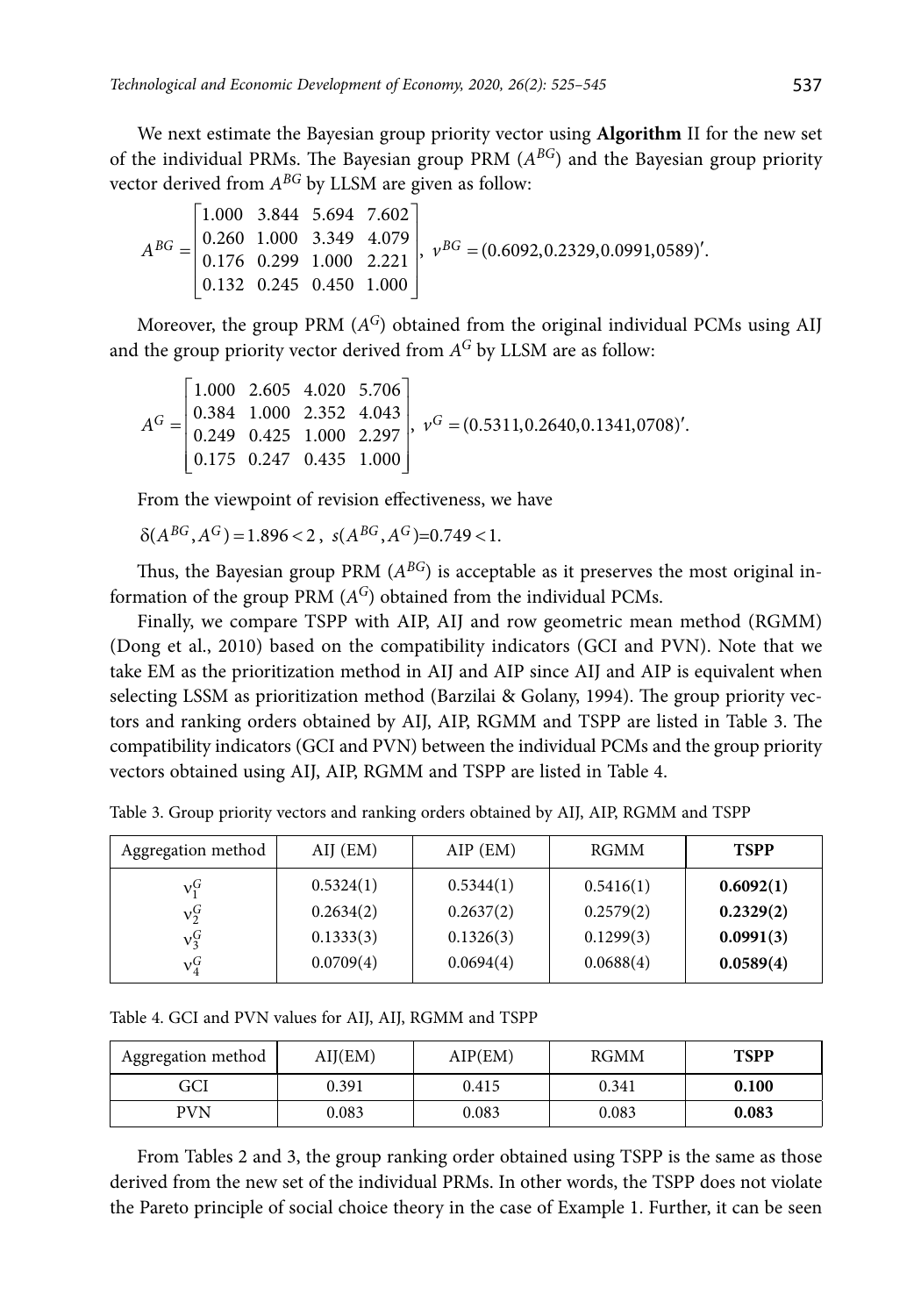from Table 3 that the group ranking orders obtained by TSPP, AIJ, AIP and RGMM are the same, that is, the TSPP does not result in the rank order reversal. From Table 4 shows that the GCI and PVN values of the TSPP are not higher than the corresponding ones of AIJ, AIP and RGMM. With respect to the ordinal and cardinal compatibilities, the results of the TSPP are more reliable than those of AIJ, AIP and RGMM.

# **Example 2**

Let us consider another group decision analysis situation with six decision makers taken from the reference (Altuzarra et al., 2007). In this case, the six individual PCMs  $A^{(k)}$  ( $k = 1, 2, \dots, 6$ ) are listed below:

$$
A^{(1)} = \begin{bmatrix} 1 & 3 & 5 & 4 & 7 \\ 1/3 & 1 & 3 & 2 & 5 \\ 1/5 & 1/3 & 1 & 1/2 & 3 \\ 1/4 & 1/2 & 2 & 1 & 3 \\ 1/7 & 1/5 & 1/3 & 1/3 & 1 \end{bmatrix}, A^{(2)} = \begin{bmatrix} 1 & 4 & 3 & 5 & 8 \\ 1/4 & 1 & 4 & 3 & 6 \\ 1/3 & 1/4 & 1 & 1 & 5 \\ 1/5 & 1/3 & 1 & 1 & 7 \\ 1/8 & 1/6 & 1/5 & 1/7 & 1 \end{bmatrix}, A^{(3)} = \begin{bmatrix} 1 & 1/2 & 3 & 2 & 5 \\ 2 & 1 & 5 & 1 & 2 \\ 1/3 & 1/2 & 1 & 5 & 1 \\ 1/2 & 1 & 1/2 & 1 & 5 \\ 1/5 & 1/2 & 2 & 1/5 & 1 \end{bmatrix}, A^{(4)} = \begin{bmatrix} 1 & 3 & 5 & 2 & 6 \\ 1/3 & 1 & 1 & 3 & 2 \\ 1/3 & 1 & 1 & 4 & 5 \\ 1/2 & 1/3 & 1/4 & 1 & 1/2 \\ 1/6 & 1/2 & 1/5 & 2 & 1 \end{bmatrix}, A^{(5)} = \begin{bmatrix} 1 & 2 & 5 & 4 & 9 \\ 1/2 & 1 & 3 & 2 & 6 \\ 1/6 & 1/2 & 1 & 1/2 & 1 \\ 1/3 & 1/5 & 2 & 1 & 5 \\ 1/3 & 1/4 & 1 & 1/5 & 1 \end{bmatrix}, A^{(6)} = \begin{bmatrix} 1 & 2 & 5 & 4 & 9 \\ 1/2 & 1 & 3 & 2 & 6 \\ 1/4 & 1/2 & 1 & 1 & 3 \\ 1/4 & 1/2 & 1 & 1 & 3 \\ 1/4 & 1/2 & 1 & 1 & 3 \\ 1/9 & 1/6 & 1/2 & 1/3 & 1 \end{bmatrix}.
$$

We first investigate the consensus and consistency of the six individual PCMs. The GCCI, GOCI and CR values of the six individual PCMs are listed in Table 5. The priority vectors and the ranking orders derived from the six individual PCMs by LLSM are listed in Table 6.

Table 5. CR, GCCI, and GOCI values of six individual PCMs

| <b>PCM</b>  | $A^{(1)}$ | $A^{(2)}$ | $A^{(3)}$ | $A^{(4)}$ | $A^{(5)}$ | $A^{(6)}$ |
|-------------|-----------|-----------|-----------|-----------|-----------|-----------|
| <b>GCCI</b> | 0.113     | 0.378     | 0.693     | 0.752     | 0.338     | 0.045     |
| GOCI        |           |           | 0.4       | 0.8       |           |           |
| CR          | 0.028     | 0.100     | 0.227     | 0.147     | 0.123     | 0.005     |

Table 6. Priority vectors and ranking orders of six individual PCMs under LLSM

| <b>PCM</b>           | $A^{(1)}$ | $A^{(2)}$ | $A^{(3)}$ | $A^{(4)}$ | $A^{(5)}$ | $A^{(6)}$ |
|----------------------|-----------|-----------|-----------|-----------|-----------|-----------|
| $v_1^{(k)}$          | 0.491(1)  | 0.470(1)  | 0.309(2)  | 0.451(1)  | 0.407(1)  | 0.475(1)  |
| $v_2^{(k)}$          | 0.232(2)  | 0.244(2)  | 0.327(1)  | 0.183(3)  | 0.291(2)  | 0.261(2)  |
| $v_3^{(k)}$          | 0.092(4)  | 0.115(4)  | 0.105(4)  | 0.211(2)  | 0.085(4)  | 0.098(4)  |
| $v_4^{(k)}$          | 0.138(3)  | 0.141(3)  | 0.188(3)  | 0.074(4)  | 0.147(3)  | 0.120(3)  |
| $v_{\epsilon}^{(k)}$ | 0.046(5)  | 0.141(5)  | 0.072(5)  | 0.081(5)  | 0.070(5)  | 0.046(5)  |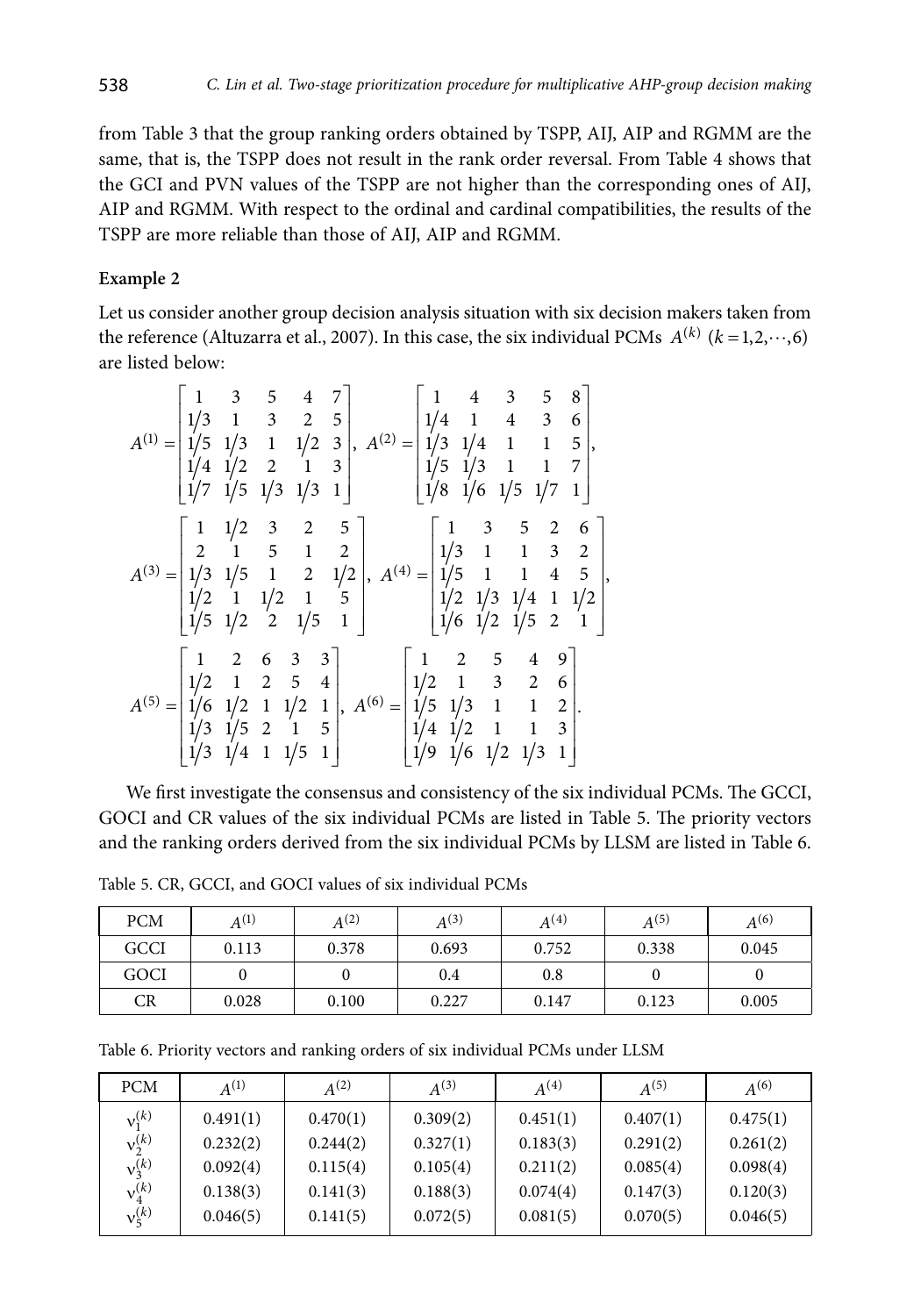From Table 5, we have

$$
GCCI(A^{(4)}) > GCCI(A^{(3)}) > 0.5, \ GOCI(A^{(4)}) > GOCI(A^{(3)}) > 0;
$$
  
\n
$$
CR(A^{(6)}) < CR(A^{(1)}) < 0.1 < CR(A^{(2)}) < CR(A^{(5)}) < CR(A^{(4)}) < CR(A^{(3)}).
$$

It is concluded that  $A^{(3)}$  and  $A^{(4)}$  have not the acceptable consensus while  $A^{(1)}, A^{(2)}$ ,  $A^{(5)}$  and  $A^{(6)}$  have the acceptable consensus. Moreover,  $A^{(2)}$ ,  $A^{(3)}$ ,  $A^{(4)}$  and  $A^{(5)}$  have not the acceptable consistency while  $A^{(1)}$  and  $A^{(6)}$  have the acceptable consistency. From the preference structure,  $A^{(3)}$  and  $A^{(4)}$  are not of the fully ordinal consensus. More specifically, the preference structures of  $A^{(3)}$  and  $A^{(4)}$  are (21435) and (12354), respectively, which are in disagreement with the preference structure (12435) supported by the other four individual PCMs (see Table 6). Thus,  $A^{(3)}$  and  $A^{(4)}$  should be adjusted till they reach the acceptable consensus. Here, we adopt OC as the consensus tool to adjust  $A^{(3)}$  and  $A^{(4)}$ . According to OC, the judgments with the highest level of variability are  $a_{12}$ ,  $a_{34}$ ,  $a_{35}$  and  $a_{45}$  since  $OC_{12} = 8$ ,  $OC_{34} = 8$ ,  $OC_{35} = 10$ , and  $OC_{45} = 14$ . Moreover, the judgments  $(a_{12}^{(3)}, a_{35}^{(3)}, a_{34}^{(4)}$  and  $a_{45}^{(4)}$ ) in  $A^{(3)}$  and  $A^{(4)}$  disagree the most with the preference structure (12435) and should be adjusted to reach the acceptable consensus. We replace  $a_{ij}^{(k)}$  with  $a_{ij}^{(k)}$  **b**  $\overline{H}$   $a_{ij}^{(k)}$   $\overline{H}$   $a_{ij}^{(k)}$   $\overline{H}$  $a_{ij}^{(k)} = (\prod a_{ij}^{(l)})^{\frac{1}{r-1}}$  ( $k = 3,4$ ) for  $a_{12}^{(3)}$ ,  $a_{35}^{(3)}$ ,  $a_{34}^{(4)}$  and  $a_{45}^{(4)}$  in  $A^{(3)}$  and  $A^{(4)}$  for reaching the acceptable consensus. Thus,  $a_{12}^{\prime(3)} = 2.702$ ,  $a_{35}^{\prime(3)} = 2.724$ ,  $a_{34}^{\prime(4)} = 0.871$ , and  $a_{45}^{\prime(4)} = 4.360$ . Accordingly,  $a_{21}^{(3)}=0.370$ ,  $a_{53}^{(3)}=0.367$ ,  $a_{43}^{(4)}=1.149$ , and  $a_{54}^{(4)}=0.229$ . The two individual revision matrices ( $A^{(3)}$  and  $A^{(4)}$ ) for  $A^{(3)}$  and  $A^{(4)}$  are listed below. Moreover, the GCCI, GOCI and CR values of  $A'(3)$  and  $A'(4)$  are shown in Table 7. The priority vectors and the ranking orders derived from  $A^{(3)}$  and  $A^{(4)}$  by LLSM are given in Table 8.

|  |  | $\begin{bmatrix} 1 & 2.702 & 3 & 2 & 5 \end{bmatrix}$ | $A'^{(3)} = \begin{bmatrix} 0.370 & 1 & 5 & 1 & 2 \\ 1/3 & 1/5 & 1 & 2 & 2.724 \\ 1/2 & 1 & 1/2 & 1 & 5 \\ 1/5 & 1/2 & 0.367 & 1/5 & 1 \end{bmatrix}, A'^{(4)} = \begin{bmatrix} 1/3 & 1 & 1 & 3 & 2 \\ 1/5 & 1 & 1 & 0.871 & 5 \\ 1/2 & 1/3 & 1.149 & 1 & 4.360 \\ 1/6 & 1/2 & 1/5 & 0.229 & 1 \end{bmatrix}.$ |  | $\begin{bmatrix} 1 & 3 & 5 & 2 & 6 \end{bmatrix}$ |  |
|--|--|-------------------------------------------------------|-----------------------------------------------------------------------------------------------------------------------------------------------------------------------------------------------------------------------------------------------------------------------------------------------------------------|--|---------------------------------------------------|--|
|  |  |                                                       |                                                                                                                                                                                                                                                                                                                 |  |                                                   |  |

From Table 7, we have

$$
GCCI(A^{\prime(3)}) < 0.5, \, GOCI(A^{\prime(3)}) = 0, \, CR(A^{\prime(3)}) > 0.1;
$$
\n
$$
GCCI(A^{\prime(4)}) < 0.5, \, GOCI(A^{\prime(4)}) > 0, \, CR(A^{\prime(4)}) > 0.1.
$$

It is concluded that  $A'^{(3)}$  and  $A'^{(4)}$  have not the acceptable consistency even though they have the acceptable cardinal consensus. We next revise  $A'(3)$ ,  $A'(4)$ ,  $A^{(2)}$  and  $A^{(5)}$  using Steps 4–7 of **Algorithm** I till they reach the acceptable consistency. The four individual Bayesian revision matrices ( $A^{B(3)}$ ,  $A^{B(4)}$ ,  $A^{B(2)}$  and  $A^{B(5)}$ ) corresponding to  $A'(3)$ ,  $A'(4)$ ,  $A(2)$ and  $A^{(5)}$ , respectively, are listed below. Moreover, the GCCI, GOCI and CR values of  $A^{B(3)}$ ,  $A^{B(4)}$ ,  $A^{B(2)}$  and  $A^{B(5)}$  are shown in Table 7. The priority vectors and the ranking orders derived from  $A^{B(3)}$ ,  $A^{B(4)}$ ,  $A^{B(2)}$  and  $A^{B(5)}$  by LLSM are shown in Table 8. Furthermore, in the case of  $A^{B(4)}$ , the distance between 0.165(3) and 0.164(4) is 0.001 (very small) (see Table 8), thus the rank orders ((3) and (4)) may be exchanged by coordination. This makes the GOCI value of  $A^{B(4)}$  equal to zero.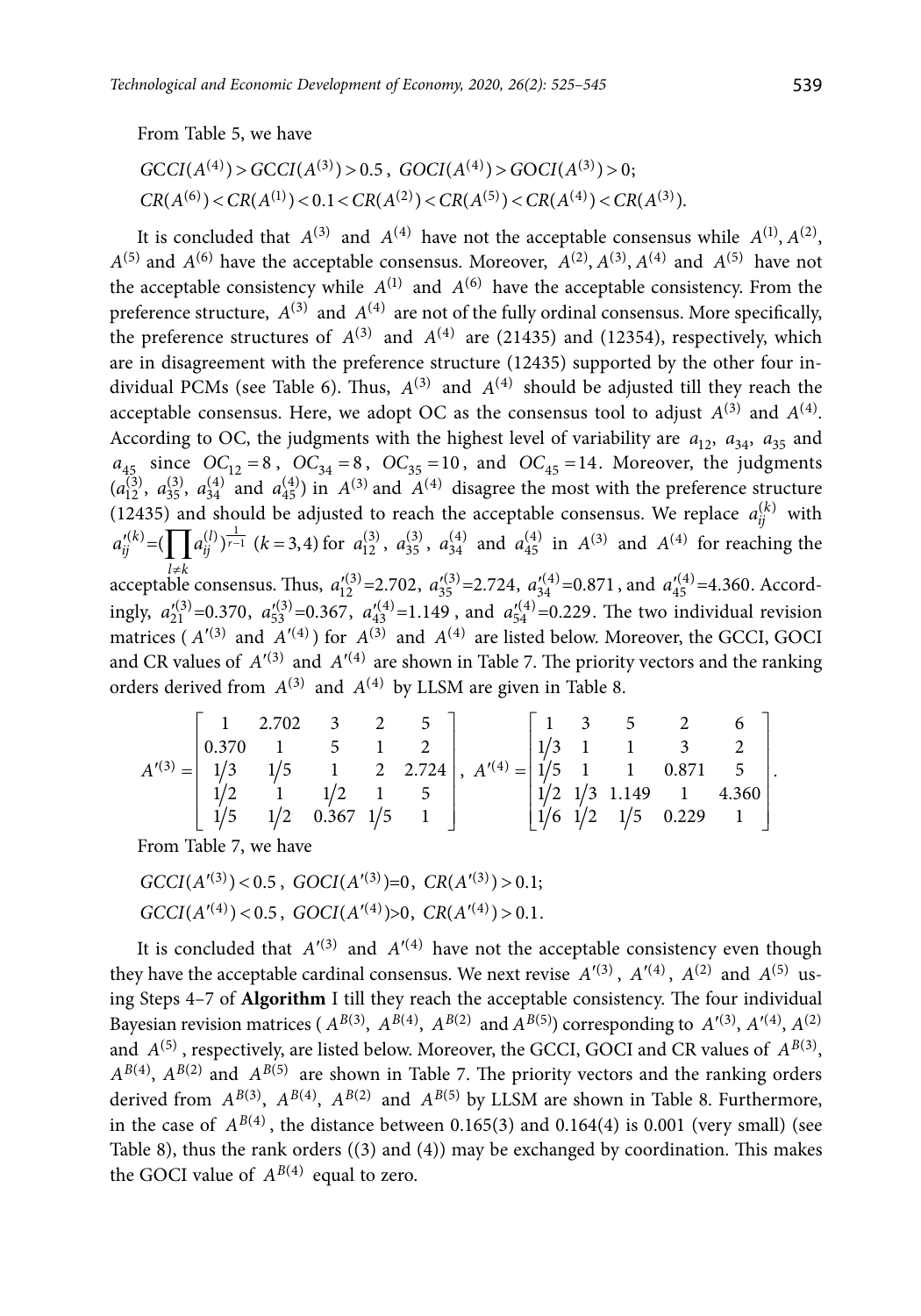| $1.000$ 1.327 2.980 2.112 5.514                                       |  |                                         |                                                                                                                                                                     |                                                                     |  |                               | $\begin{bmatrix} 1.000 & 1.468 & 4.223 & 2.252 & 6.711 \end{bmatrix}$ |  |
|-----------------------------------------------------------------------|--|-----------------------------------------|---------------------------------------------------------------------------------------------------------------------------------------------------------------------|---------------------------------------------------------------------|--|-------------------------------|-----------------------------------------------------------------------|--|
|                                                                       |  | $0.428$ 1.000 3.209 1.088 2.476         |                                                                                                                                                                     |                                                                     |  |                               | $\vert 0.355 \vert 1.000 \vert 1.053 \vert 2.251 \vert 2.379 \vert$   |  |
|                                                                       |  |                                         | $A^{B(3)} = \begin{bmatrix} 0.336 & 0.312 & 1.000 & 1.390 & 2.500 \end{bmatrix}$ , $A^{B(4)} = \begin{bmatrix} 0.237 & 0.950 & 1.000 & 0.911 & 4.249 \end{bmatrix}$ |                                                                     |  |                               |                                                                       |  |
|                                                                       |  | $0.473$ 0.919 0.720 1.000 3.991         |                                                                                                                                                                     |                                                                     |  | 0.444 0.444 1.097 1.000 3.856 |                                                                       |  |
| $\vert 0.181 \vert 0.404 \vert 0.400 \vert 0.251 \vert 1.000 \vert$   |  |                                         |                                                                                                                                                                     |                                                                     |  |                               | $\vert 0.149 \vert 0.420 \vert 0.235 \vert 0.259 \vert 1.000 \vert$   |  |
|                                                                       |  |                                         |                                                                                                                                                                     |                                                                     |  |                               |                                                                       |  |
| $\begin{bmatrix} 1.000 & 1.532 & 3.296 & 4.675 & 9.709 \end{bmatrix}$ |  |                                         |                                                                                                                                                                     |                                                                     |  |                               | $\begin{bmatrix} 1.000 & 1.206 & 5.567 & 2.918 & 3.752 \end{bmatrix}$ |  |
|                                                                       |  | $0.312$ 1.000 3.304 2.684 6.513         |                                                                                                                                                                     | $\vert 0.564 \vert 1.000 \vert 2.405 \vert 3.643 \vert 4.043 \vert$ |  |                               |                                                                       |  |
|                                                                       |  |                                         | $A^{B(2)} =   0.303 \t0.303 \t1.000 \t0.993 \t4.568  , A^{B(5)} =   0.180 \t0.416 \t1.000 \t0.524 \t1.064$                                                          |                                                                     |  |                               |                                                                       |  |
|                                                                       |  | $0.214$ $0.373$ $1.007$ $1.000$ $5.816$ |                                                                                                                                                                     |                                                                     |  |                               |                                                                       |  |
|                                                                       |  | $0.103$ $0.154$ $0.219$ $0.172$ $1.000$ |                                                                                                                                                                     |                                                                     |  | 0.267 0.247 0.939 0.269 1.000 |                                                                       |  |
|                                                                       |  |                                         |                                                                                                                                                                     |                                                                     |  |                               |                                                                       |  |

Table 7. CR, GCCI, and GOCI values of six PRMs

| <b>PRM</b> | A'(3) | A B(3) | A'(4) | $A^{B(4)}$ | $A^{B(2)}$ | $A^{B(5)}$ |
|------------|-------|--------|-------|------------|------------|------------|
| CR         | 0.156 | 0.030  | 0.105 | 0.023      | 0.006      | 0.033      |
| GCCI       | 0.391 | 0.190  | 0.353 | 0.211      | 0.228      | 0.204      |
| GOCI       |       |        | 0.400 | 0.400(0)   |            |            |

Table 8. Priority vectors and ranking orders of six PRMs under LLSM

| <b>PRM</b>    | A B(2)   | A B(5)   | A'(3)    | A B(3)   | A'(4)    | A B(4)   |
|---------------|----------|----------|----------|----------|----------|----------|
| $v_1^{(k)}$   | 0.444(1) | 0.389(1) | 0.405(1) | 0.378(1) | 0.453(1) | 0.425(1) |
| $v_2^{(k)}$   | 0.267(2) | 0.300(2) | 0.219(2) | 0.228(2) | 0.184(2) | 0.195(2) |
| $v_3^{(k)}$   | 0.126(4) | 0.087(4) | 0.137(4) | 0.144(4) | 0.156(3) | 0.165(3) |
| $v_4^{(k)}$   | 0.129(3) | 0.152(3) | 0.176(3) | 0.184(3) | 0.155(4) | 0.164(4) |
| $v_{5}^{(k)}$ | 0.034(5) | 0.083(5) | 0.063(5) | 0.066(5) | 0.053(5) | 0.056(5) |

From Table 7, we have

 $GCCI(A^{B(k)})$  < 0.5,  $GOCI(A^{B(k)})$  = 0,  $CR(A^{B(k)})$  < 0.1  $(k = 2,3,4,5)$ .

That is,  $A^{B(3)}$ ,  $A^{B(4)}$ ,  $A^{B(2)}$  and  $A^{B(5)}$  have the acceptable consensus and consistency. At the same time,  $A^{(1)}$  and  $A^{(6)}$  have the acceptable consensus and consistency.

Table 9. CR, GCCI and GOCI values of six PRMs

| <b>PRM</b> | $A^{(1)}$ | A B(2) | A B(3) | A B(4) | $A^{B(5)}$ | $A^{(6)}$ |
|------------|-----------|--------|--------|--------|------------|-----------|
| GCCI       | 0.133     | 0.228  | 0.190  | 0.211  | 0.204      | 0.045     |
| GOCI       |           |        |        |        |            |           |
| CR         | 0.028     | 0.006  | 0.030  | 0.023  | 0.033      | 0.005     |

The new set of the individual PRMs consists of two original individual PCMs (*A*(1) and  $A^{(6)}$ ) and four of the individual Bayesian revision matrices  $(A^{B(2)}, A^{B(3)}, A^{B(4)}$  and  $A^{B(5)}$ ), which are the acceptable consensus and consistency (GCCI <  $0.5$ , GOCI =  $0$ , CR <  $0.1$ ) (See Table 9).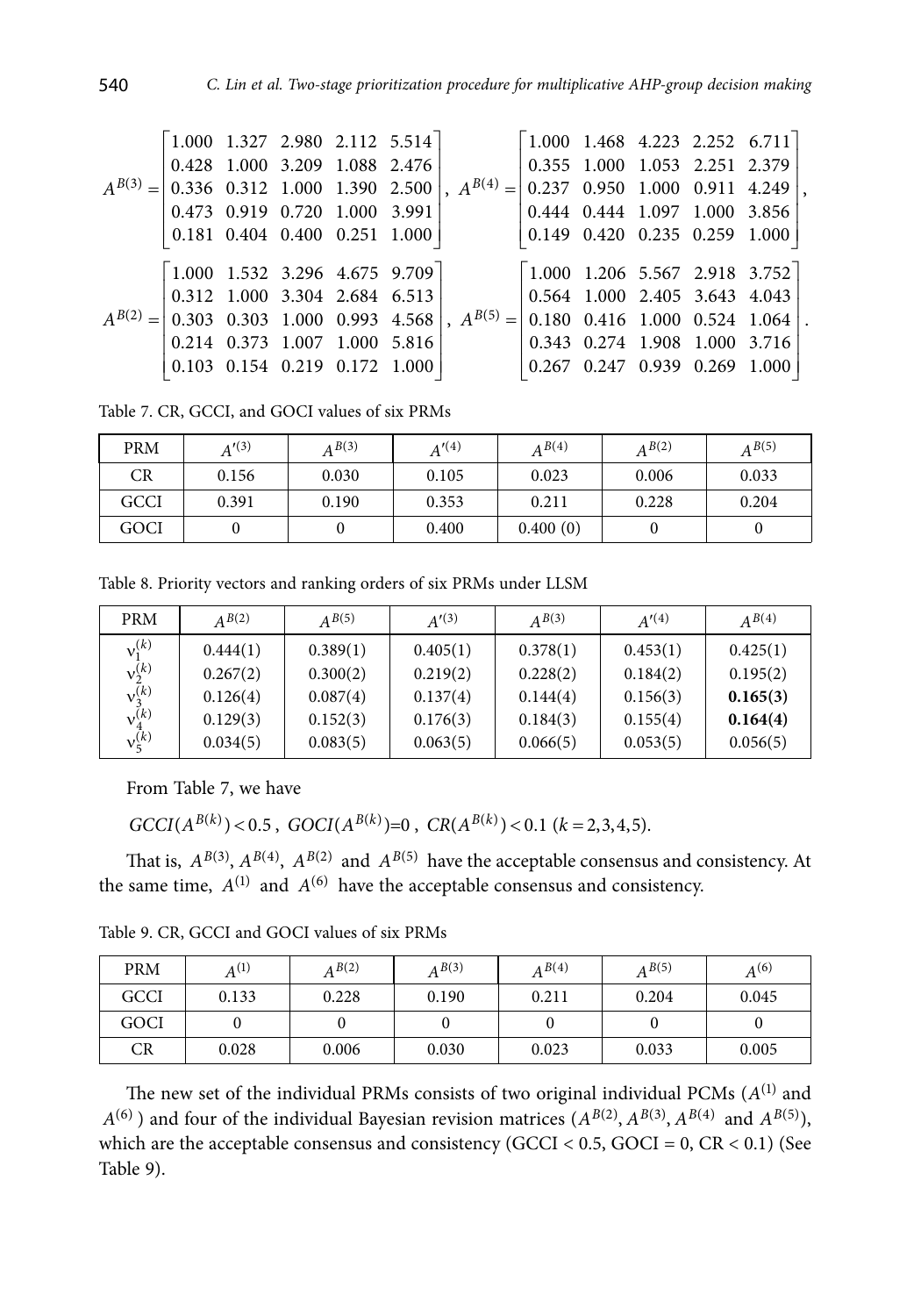We next obtain the Bayesian group priority vector for the new set of the individual PRMs using **Algorithm** II. The Bayesian group PRM (*ABG*) obtained from the new set of the individual PRMs and the Bayesian group priority vector derived from *ABG* by LLSM are given as follow:

$$
A^{BG} = \begin{bmatrix} 1.000 & 1.656 & 4.129 & 3.264 & 6.167 \\ 0.500 & 1.000 & 2.543 & 2.284 & 4.035 \\ 0.242 & 0.393 & 1.000 & 0.999 & 2.090 \\ 0.306 & 0.438 & 1.001 & 1.000 & 2.702 \\ 0.162 & 0.248 & 0.478 & 0.370 & 1.000 \end{bmatrix}, \ v^{BG} = (0.430, 0.263, 0.116, 0.131, 0.060)'
$$

The group PRM (*AG*) obtained from the original individual PRMs using AIJ and the group priority vector derived from *AG* by LLSM are shown below:

$$
AG = \begin{bmatrix} 1.000 & 2.040 & 4.347 & 3.141 & 5.972 \\ 0.490 & 1.000 & 2.667 & 2.376 & 3.772 \\ 0.230 & 0.375 & 1.000 & 1.122 & 2.054 \\ 0.318 & 0.421 & 0.891 & 1.000 & 3.039 \\ 0.167 & 0.265 & 0.487 & 0.329 & 1.000 \end{bmatrix}, vG = (0.439, 0.258, 0.114, 0.129, 0.059)'
$$

From the viewpoint of revision effectiveness, we have

$$
\delta(A^{BG}, A^G) = 0.384 \ll 2, \ s(A^{BG}, A^G) = 0.139 \ll 1.
$$

That is to say, the Bayesian group PRM  $(A^{BG})$  is acceptable, as it preserves the most original information of the group PRM (*AG*) obtained from the individual PCMs.

Finally, we compare TSPP with AIP, AIJ and BPP (Altuzarra et al., 2007) based on the compatibility indicators (GCI and PVN). Note that we also use EM as the prioritization method in AIJ and AIP. The group priority vectors and the ranking orders obtained by AIJ, AIP, BPP and TSPP are listed in Table 10. The compatibility indicators (GCI and PVN) between the individual PCMs and the group priority vectors obtained by AIJ, AIP, BPP and TSPP are listed in Table 11.

Table 10. Group priority vectors and ranking orders obtained by AIJ, AIP, BPP and TSPP

| Aggregation method | AIJ(EM)  | AIP(EM)  | <b>BPP</b> | <b>TSPP</b> |
|--------------------|----------|----------|------------|-------------|
| $v_1^G$            | 0.438(1) | 0.436(1) | 0.479(1)   | 0.430(1)    |
| $v_2^G$            | 0.258(2) | 0.256(2) | 0.259(2)   | 0.263(2)    |
| $v_3^G$            | 0.114(4) | 0.116(4) | 0.097(4)   | 0.116(4)    |
| $\mathrm{v}_4^G$   | 0.130(3) | 0.133(3) | 0.119(3)   | 0.131(3)    |
| $v_{5}^{G}$        | 0.059(5) | 0.059(5) | 0.045(5)   | 0.060(5)    |

Table 11. GCI and PVN values of AIJ, AIP, BPP and TSPP

| Aggregation method | AIJ(EM) | AIP(EM) | <b>BPP</b> | <b>TSPP</b> |
|--------------------|---------|---------|------------|-------------|
| GCI                | 0.387   | 0.387   | 0.363      | 0.272       |
| PVN                | 0.108   | 0.108   | 0.108      | 0.108       |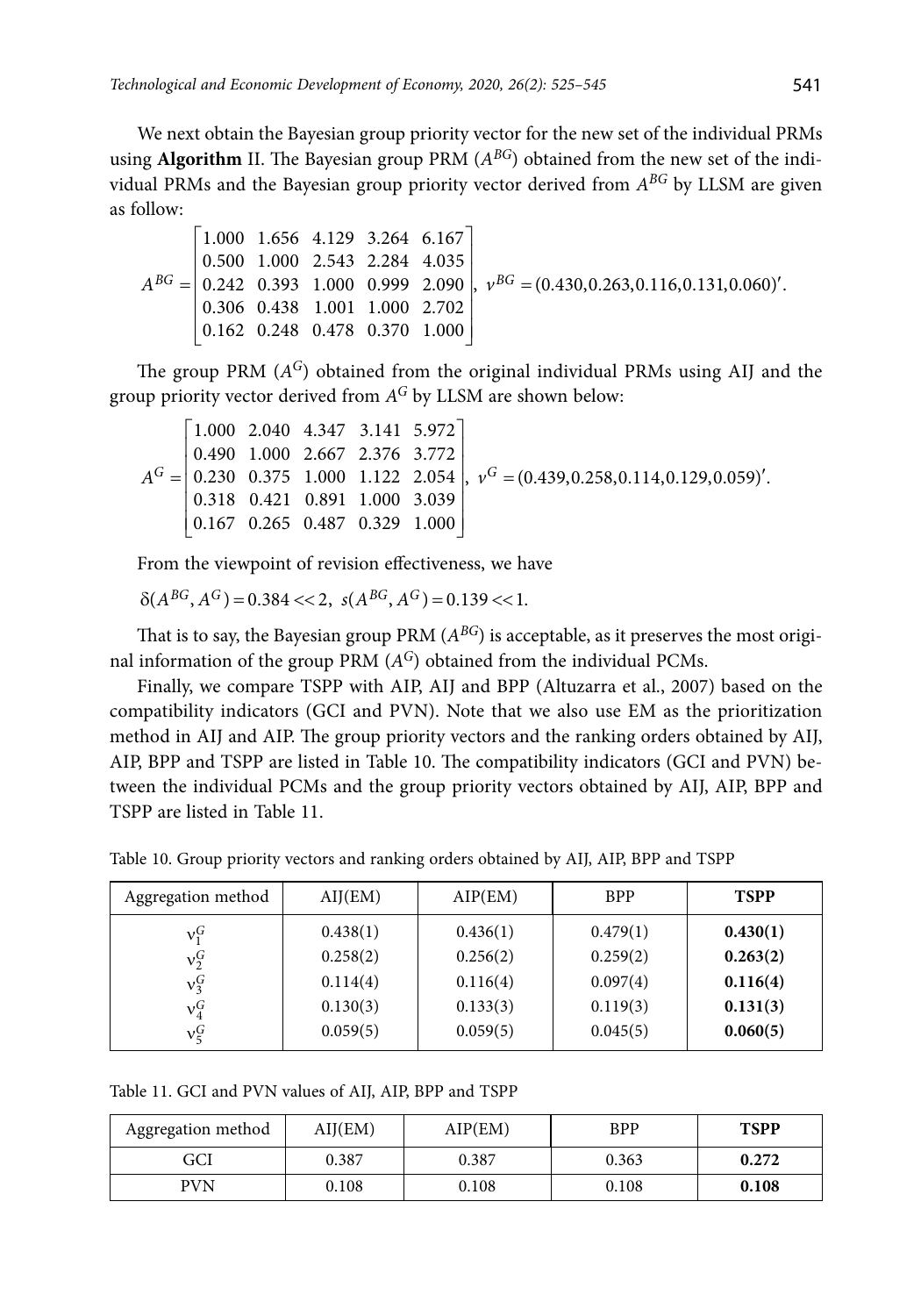From Tables 6, 8 and 10, it is clear that each ranking order derived from the new set of the individual PRMs is the same as the group one obtained using TSPP. In other words, the TSPP does not violate the Pareto principle of social choice theory in the case of Example 2. Table 10 shows that the ranking order obtained using TSPP is same to those obtained using AIJ, AIP and BPP. That is to say, the TSPP does not result in rank order reversal. From Table 11, it can be seen that the GCI and PVN values of the TSPP are not higher than the corresponding ones of AIJ, AIP and BPP. With respect to the ordinal and cardinal compatibilities, the results for the TSPP are more reliable than those of RGMM, AIP and AIJ.

The above examples highlight the performance of the TSPP during multiplicative AHP-GDM with respect to two measure indices (GCI and PVN) and two criteria for revision effectiveness. The results clearly show that the individual revision PRM has better consensus and consistency than the corresponding individual PCM, and that the Bayesian group PRM preserves the most original information of the group PRM obtained from the individual PRMs. Moreover, the TSPP satisfies the Pareto principle of social choice theory and does not result in a reversal of the rank order.

However, the TSPP demands that the individual PCMs are constructed on one to nine scale, and that the multiplicative preference relations are complete. We now are not sure if the TSPP can be extended to the incomplete PCMs and other preference relations such as fuzzy preference and fuzzy linguistic preference, which is our research [direction](file:///D:/TTED/%2b02_2020/javascript:;) in the future.

# **Conclusions**

In this study, two-stage prioritization procedure (TSPP) is proposed to determine the group priority vector for multiplicative AHP-GDM. The TSPP first checks and revises the individual PCMs for reaching the acceptable consensus and consistency, and then estimates the group priority vector using Bayesian approach. The results obtained for two different numerical examples confirm that the TSPP is effective in improving the consistency and consensus of the individual PCMs and yields more accurate group priority vector. Further, the TSPP does not violate the Pareto principle of social choice theory and to some degree performs better than some of other methods, as evidenced by comparisons based on measure indices and criteria for revision effectiveness. Thus, the TSPP is an effective alternative for resolving highly complex GDM-related problems. In the future, we aim to extend the TSPP to the incomplete individual PCMs and other preference relations during large-scale AHP-GDM.

#### **Acknowledgements**

This research has been partially supported by grants from Humanities and Social Science Program of Ministry of Education of China (#17YJA630051) and grants from the National Natural Science Foundation of China (#U1811462, #71725001, and #71910107002).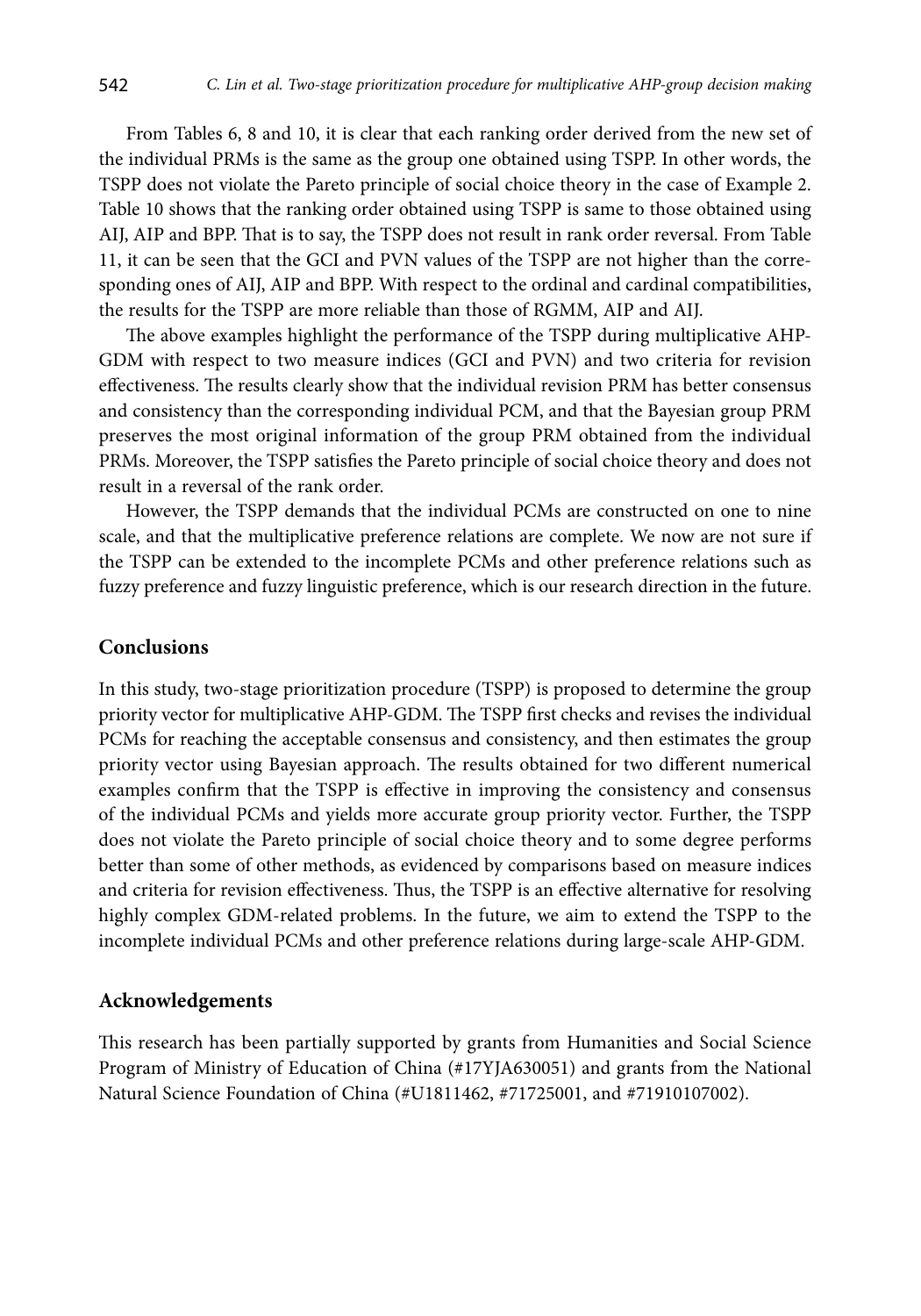# **References**

- Abdullah, S. M., Siddiqua, S., Siddiquee, M. S. H., & Hossain, N. (2017). Modeling and forecasting exchange rate volatility in Bangladesh using GARCH models: a comparison based on normal and Student's t-error distribution. *Financial Innovation*, *3*, 18. https://doi.org/10.1186/s40854-017-0071-z
- Altuzarra, A., Moreno-Jiménez, J. M., & Salvador, M. (2007). A Bayesian priorization procedure for AHP-group decision making. *European Journal of Operational Research*, *182*(1), 367–382. <https://doi.org/10.1016/j.ejor.2006.07.025>
- Altuzarra, A., Moreno-Jiménez, J. M., & Salvador, M. (2010). Consensus building in AHP-group decision making, a Bayesian approach. *Operations Research*, *58*(6), 1755–1773. <https://doi.org/10.1287/opre.1100.0856>
- Arrow, K. J. (1963). *Social choice and individual value*s (2 ed.). Wiley.
- Barzilai, J., Cook, W. D., & Golany, B. (1987). Consistent weights for judgments matrices of the relative importance of alternatives. *Operations Research Letters*, *6*(3), 131–134. [https://doi.org/10.1016/0167-6377\(87\)90026-5](https://doi.org/10.1016/0167-6377(87)90026-5)
- Barzilai, J., & Golany, B. (1994). AHP rank reversal normalization and aggregation rules. *INFOR*, *32*(2), 57–64. <https://doi.org/10.1080/03155986.1994.11732238>
- Barzilai, J. (1997). Deriving weights from pairwise comparison matrices. *Journal of the Operational Research Society*, *48*(12), 1226–1232. <https://doi.org/10.1057/palgrave.jors.2600474>
- Barfod, M. B., Honert, R. V. D., & Salling, K. B. (2016). Modeling group perceptions using stochastic simulation, scaling issues in the multiplicative AHP. *International Journal of Information Technology*  & *Decision Making*, *15*(2), 453–474.<https://doi.org/10.1142/S0219622016500103>
- Basak, I. (1990). Testing for the rank ordering of the priorities of the alternatives in Saaty's ratio-scale method. *European Journal of Operational Research*, *48*(1), 148–152. [https://doi.org/10.1016/0377-2217\(90\)90071-I](https://doi.org/10.1016/0377-2217(90)90071-I)
- Basak, I. (1998). Probabilistic judgments specified partially in the analytic hierarchy process. *European Journal of Operational Research*, *108*(1), 153–164. [https://doi.org/10.1016/S0377-2217\(97\)00140-9](https://doi.org/10.1016/S0377-2217(97)00140-9)
- Basak, I. (2001). The categorical data analysis approach for ratio model of pairwise comparisons. *European Journal of Operation Research*, *128*(3), 532–544. [https://doi.org/10.1016/S0377-2217\(99\)00372-0](https://doi.org/10.1016/S0377-2217(99)00372-0)
- Bernardo, J. M. & Smith, A. F. M. (1994). *Bayesian theory*. Wiley.<https://doi.org/10.1002/9780470316870>
- Ben-Arieh, D., & Easton, T. (2007). Multi-criteria group consensus under linear cost opinion elasticity. *Decision Support Systems*, *43*(3), 713–721. <https://doi.org/10.1016/j.dss.2006.11.009>
- Crawford, G., & Williams, C. (1985). A note on the analysis of subjective judgment matrices. *Journal of Mathematical Psychology*, *29*(4), 387–405. [https://doi.org/10.1016/0022-2496\(85\)90002-1](https://doi.org/10.1016/0022-2496(85)90002-1)
- Dong, Y., Xu, Y., Li, H., & Dai, M. (2008). A comparative study of the numerical scales and the prioritization methods in AHP. *European Journal of Operational Research*, *186*(1), 229–242. <https://doi.org/10.1016/j.ejor.2007.01.044>
- Dong, Y., Zhang, G., Hong, W. C., & Xu, Y. (2010). Consensus models for AHP group decision making under row geometric mean prioritization method. *Decision Support Systems*, *49*(3), 281–289. <https://doi.org/10.1016/j.dss.2010.03.003>
- Dong, Q., & Saaty, T. L. (2014). An analytic hierarchy process model of group consensus. *Journal of Systems Science and Systems Engineering*, *23*(3), 362–374. <https://doi.org/10.1007/s11518-014-5247-8>
- Dong, Y., Li, C., Chiclana, F., & Herrera-Viedma, E. (2016). Average-case consistency measurement and analysis of interval-valued reciprocal preference relations. *Knowledge-Based Systems*, *114*, 108–117. <https://doi.org/10.1016/j.knosys.2016.10.005>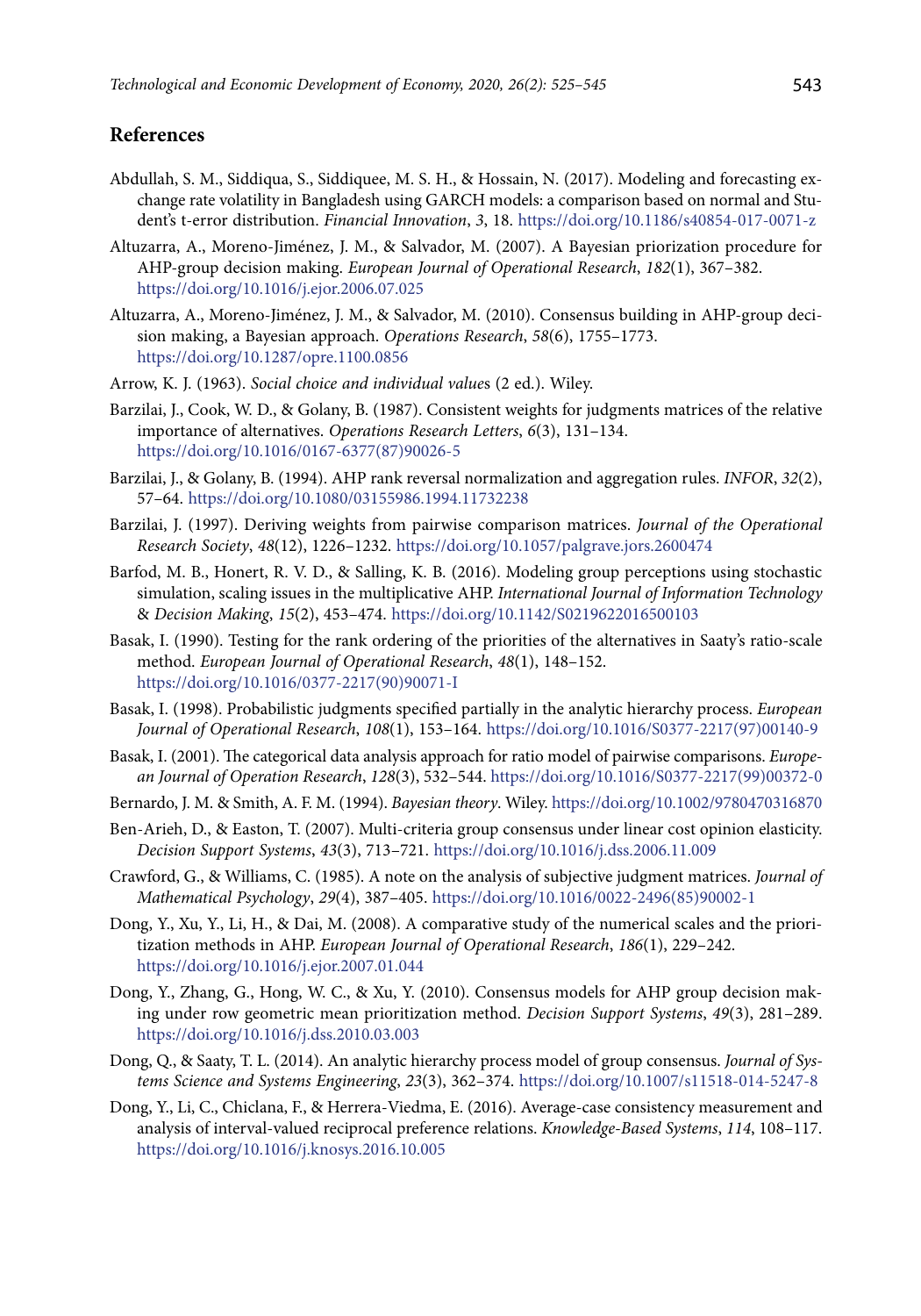- Escobar, M. T, & Moreno-Jiménez, J. M. (2000). Reciprocal distributions in the analytic hierarchy process. *European Journal of Operational Research*, *123*(1), 154–174. [https://doi.org/10.1016/S0377-2217\(99\)00086-7](https://doi.org/10.1016/S0377-2217(99)00086-7)
- Fichtner, J. (1983). *Some thoughts about the mathematics of the analytic hierarchy process*. Hochschule der Bundeswehr.
- Forman, E., & Peniwati, K. (1998). Aggregating individual judgments and priorities with the analytic hierarchy process. *European Journal of Operational Research*, *108*(1), 165–169. [https://doi.org/10.1016/S0377-2217\(97\)00244-0](https://doi.org/10.1016/S0377-2217(97)00244-0)
- Gargallo, P., Moreno-Jiménez, J. M., & Salvador, M. (2007). AHP-group decision making, a Bayesian approach based on mixtures for group pattern identification. *Group Decision* & *Negotiation*, *16*(6), 485–506. <https://doi.org/10.1007/s10726-006-9068-0>
- Golany, B., & Kress, M. A. (1993). Multicriteria evaluation of methods for obtaining weights from ratioscale matrices. *European Journal of Operational Research*, *69*(2), 210–220. [https://doi.org/10.1016/0377-2217\(93\)90165-J](https://doi.org/10.1016/0377-2217(93)90165-J)
- Hahn, E. D. (2003). Decision making with uncertain judgments, a stochastic formulation of the analytic hierarchy process. *Decision Sciences*, *34*(3), 443–466. <https://doi.org/10.1111/j.1540-5414.2003.02274.x>
- Hauser, D., & Tadikamalla, P. (1996). The analytic hierarchy process in an uncertain environment, a simulation approach. *European Journal of Operational Research*, *91*(1), 27–37. https://doi.org/10.1016/0377-2217(95)00002-X
- Herrera-Viedma, E., Herrera, F., & Chiclana, F. (2002). A consensus model for multiperson decision making with different preference structures. *IEEE Transactions on Systems Man* & *Cybernetics Part A Systems* & *Humans*, *32*(3), 394–402. <https://doi.org/10.1109/TSMCA.2002.802821>
- Honert, R. C. V. D. (1998). Stochastic group preference modelling in the multiplicative AHP, a model of group consensus. *European Journal of Operational Research*, *110*(1), 99–111. [https://doi.org/10.1016/S0377-2217\(97\)00243-9](https://doi.org/10.1016/S0377-2217(97)00243-9)
- Hughes, W. R. (2009). A statistical framework for strategic decision making with AHP, probability assessment and Bayesian revision. *Omega*, *37*(2), 463–470. <https://doi.org/10.1016/j.omega.2007.07.002>
- Jalao, E. R., Wu, T., & Dan, S. (2014). A stochastic AHP decision making methodology for imprecise preferences. *Information Sciences*, *270*, 192–203. <https://doi.org/10.1016/j.ins.2014.02.077>
- Jin, F., Ni, Z., Chen, H., & Li, Y. (2016). Approaches to group decision making with intuitionistic fuzzy preference relations based on multiplicative consistency. *Knowledge-Based Systems*, *97*, 48–59. <https://doi.org/10.1016/j.knosys.2016.01.017>
- Jin, F., Ni, Z., Pei, L., et al. (2019). A decision support model for group decision making with intuitionistic fuzzy linguistic preferences relations. *Neural Computing and Applications*, *31*, 1103–1024. <https://doi.org/10.1007/s00521-017-3071-z>
- Jong, P. D. (1984). A statistical approach to Saaty's scaling method for priorities. *Journal of Mathematical Psychology*, *28*(4), 467–478. [https://doi.org/10.1016/0022-2496\(84\)90013-0](https://doi.org/10.1016/0022-2496(84)90013-0)
- Kou, G., Lu, Y., Peng, Y., & Shi, Y. (2012). Evaluation of classification algorithms using MCDM and rank correlation. *[International Journal of Information Technology](https://www.worldscientific.com/worldscinet/ijitdm)* & *Decision Making*, *11*(1), 197–225. <https://doi.org/10.1142/S0219622012500095>
- Kou, G., Peng, Y., & Wang, G. (2014). Evaluation of clustering algorithms for financial risk analysis using MCDM methods. *Information Sciences*, *275*(11), 1–12. https://doi.org/10.1016/j.ins.2014.02.137
- Kou, G., Ergu, D., Chen, Y., & Lin, C. (2016). Pairwise comparison matrix in multiple criteria decision making. *Technological and Economic Development of Economy*, *22*(5), 738–765. <https://doi.org/10.3846/20294913.2016.1210694>
- Kou, G., Yang, P., Peng, Y., Xiao, F., Chen, Y., & Alsaadi, F. E. (2019). Evaluation of feature selection methods for text classification with small datasets using multiple criteria decision-making methods. *Applied Soft Computing Journal*. <https://doi.org/10.1016/j.asoc.2019.105836>